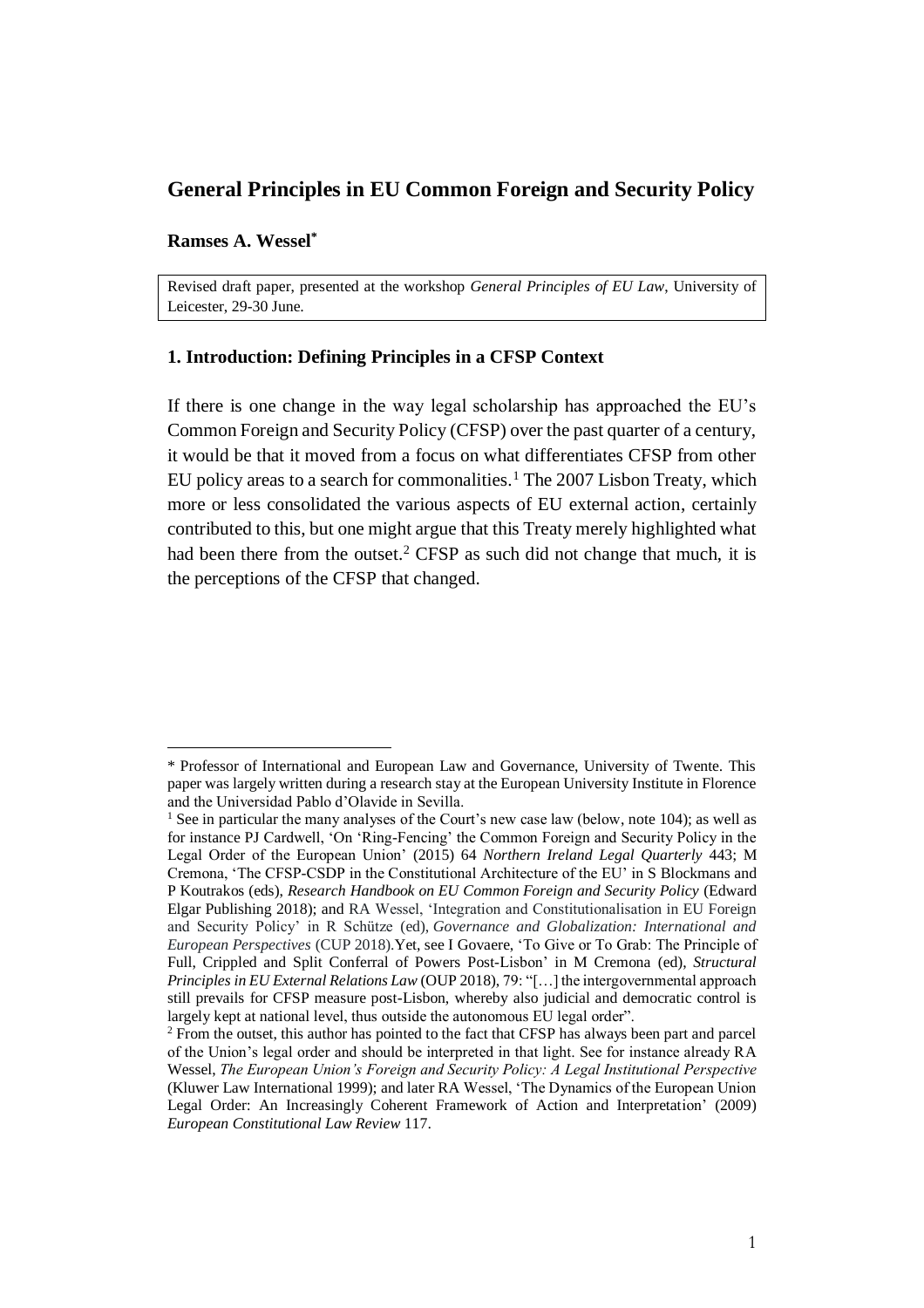While there are many larger studies on principles of EU law, $3$  a few on the legal aspects of CFSP,<sup>4</sup> and some on principles in EU external relations law,<sup>5</sup> no study seems to exist on the role of general principles in CFSP law. The aim of the present Chapter is to analyse to what extent general principles of EU law are applicable to the CFSP area, to what extent CFSP is bound or affected by general principles of EU law and which principles, if any, have been developed or strengthened within the CFSP context.<sup>6</sup> Its main claim is that the 'normalisation' of CFSP has been driven by the Court relying on general principles of EU law, mainly out of considerations of coherence and to underline that CFSP is indeed very much part of EU law. In that sense, it was assisted by Article 21 TEU, which integrates "a set of principles and objectives which govern all external policies" (see further below).<sup>7</sup>

Defining 'principles' is notoriously difficult, as the introductory Chapters to this Volume underline and no generally accepted definition exists.<sup>8</sup> For the purpose of the present Chapter, however, we focus on the principles that

<sup>&</sup>lt;sup>3</sup> Yet, most of these studies use the term 'principles' to indicate something like 'basic rules'. See recently, T Tridimas and R Schütze (eds), *The Oxford Principles of European Union Law – Volume 1: The European Union Legal Order* (OUP 2018); as well as the forthcoming Volumes in this series). And, earlier, for instance A Arnull, *The General Principles of EEC Law and the Individual* (Leicester University Press, 1990); T Tridimas, *The General Principles of EU Law* (2nd edn, OUP 2009); A Von Bogdandy and J Bast (eds), *Principles of European* 

*Constitutional Law* (2nd edn, Hart Publishing 2009).

<sup>4</sup> Blockmans and Koutrakos (2018); G Butler, *Constitutional Law of the EU's Common Foreign and Security Policy: Competence and Institutions in External Relations* (Hart Publishing 2019); M Gatti, *European External Action Service: Promoting Coherence through Autonomy and Coordination* (Brill|Nijhoff 2016); P Koutrakos, *The EU Common Security and Defence Policy* (OUP 2013; and Wessel (1999).

<sup>5</sup> G De Baere, *Constitutional Principles of EU External Relations* (OUP 2008); and recently Cremona (2018)*.* Some of the contributions in this book refer to CFSP (see in particular C Hillion, 'Conferral, Cooperation and Balance in the Institutional Framework of EU External Action'), but no specific chapter is devoted to this policy area.

<sup>6</sup> For more general analyses of CFSP see RA Wessel, 'Integration and Constitutionalisation in EU Foreign and Security Policy', in Schütze (2018); or RA Wessel and J Larik (eds), *EU External Relations Law: Text, Cases and Materials* (Hart Publishing 2020); or in a somewhat 'lighter' version: RA Wessel, 'Common Foreign, Security and Defence Policy', in D Patterson and A Södersten (eds), *A Companion to European Union Law and International Law* (Wiley-Blackwell 2016); as well as Butler (2019).

<sup>7</sup> Cf. P Koutrakos, 'Judicial Review in the EU's Common Foreign and Security Policy', (2018) 67 *ICLQ* 1.

<sup>8</sup> Cf. C Semmelmann, 'General Principles in EU Law between a Compensatory Role and an Intrinsic Value' (2013) 19 *European Law Journal* 457, 460: "Although it appears to be a term of art, there is no generally accepted definition of what is meant by a principle, by its generality and what exactly denotes a general principle of EU law. A generic provision on the category of principles or even general principles within the sense of a legal basis for their recognition or for their mention as a source of EU law does not exist, let alone an authoritative definition of their concept."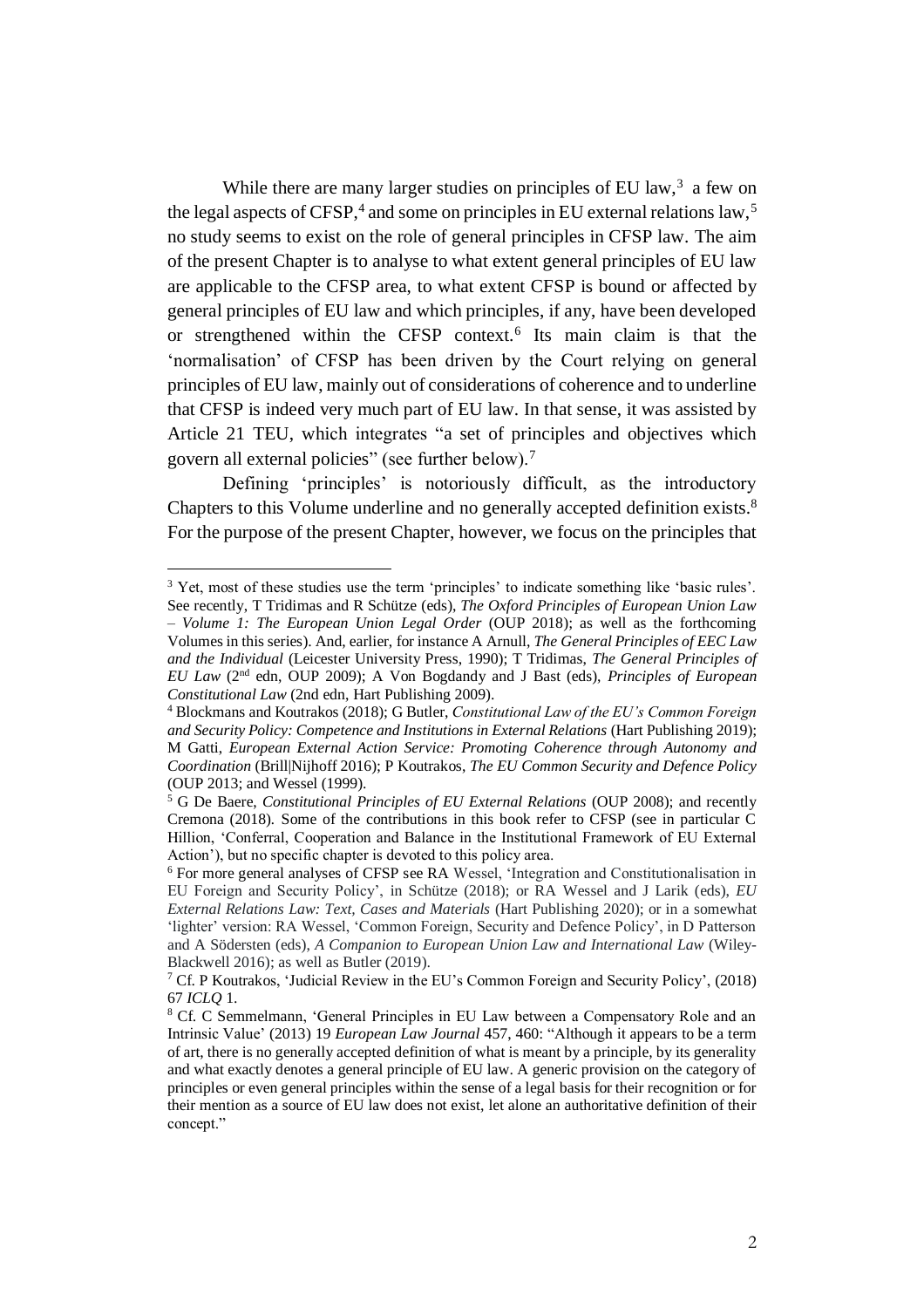are established by the EU treaties themselves or are developed in the case law of the Court of Justice of the European Union (CJEU). In that sense we closely follow Cremona's description of 'structural principles' as "principles which have been drawn from the Treaties and elaborated by the Court to establish [the] institutional space" […] "within which policy may be formed, in which the different actors understand and work within their respective roles."<sup>9</sup> According to Cremona, principles under this heading would include the duty of sincere (and close) cooperation, the principles of conferral and institutional balance, mutual solidarity, subsidiarity, and the principle of autonomy. Summarised, "structural principles are […] not concerned with the *substantive content* of policy, but rather with *process* and the *relationships* between actors in those processes, and their normative content reflects this."<sup>10</sup> This would, *inter alia*, largely exclude the foundational principles of EU law listed under the heading 'Principles' as Part One of the TFEU. And, although other general principles of EU law would perhaps fit this definition – such as the 'principles' of primacy and direct effect – these are also left out as they have been dealt with in the CFSP context in other studies and are of a different nature.<sup>11</sup> In short, the principles that are central in the present chapter are mostly found in the Treaties and are largely procedural. The question of whether these principles are 'General Principles' is of a definitional nature. We believe they are, despite the fact that they are not 'unwritten'.<sup>12</sup> Following Paul Craig's observations in

<sup>9</sup> M Cremona, 'Structural Principles and their Role in EU External Relations Law', in Cremona (2017), 5. Cf. also Von Bogdandy, who sees the "*founding* principles or *structuring* principles as *constitutional* principles"; arguing that "A principle is a norm (understood in a broad sense) that shows a certain degree of inherent structural generality in the sense of an indeterminate, abstract, programmatic, non-conclusive or orientative character." A Von Bogdandy (2010) 'Founding Principles of EU Law: A Theoretical and Doctrinal Sketch' 16 *European Law Journal* 95, 460.

<sup>&</sup>lt;sup>10</sup> Cremona (2017), 12. Cremona further distinguishes between two types of structural principle: relational and systemic. "Relational principles govern the relationship between actors or legal subjects (not norms)" (at 17). Relational principles cover relations between Member States, between Member States and Institutions and between Institutions. "Systemic principles are concerned with the operation of the system as a whole, with building the EU's identity as a coherent, effective and autonomous actor in the world" (at 18). They work in close cooperation to the relational principles.

 $11$  See for instance Wessel (2018).

<sup>12</sup> The 'unwritten' nature is often seen as a hallmark of GPs. Cf. Semmelman (*op.cit.*, 461): "general principles in EU law denote unwritten, judicially driven norms that may subsequently be codified"; or B De Witte, 'Institutional Principles: A Special Category of General Principles of EC Law' in Bernitz, Ulf and Nergelius, Joakim (eds), *General Principles of European Community Law* (Kluwer 2000), who sees GPs as "unwritten principles, recognised by the European Court of Justice, that have a status of higher law by the fact that they may be invoked as a standard for the review of Community acts' (at 143).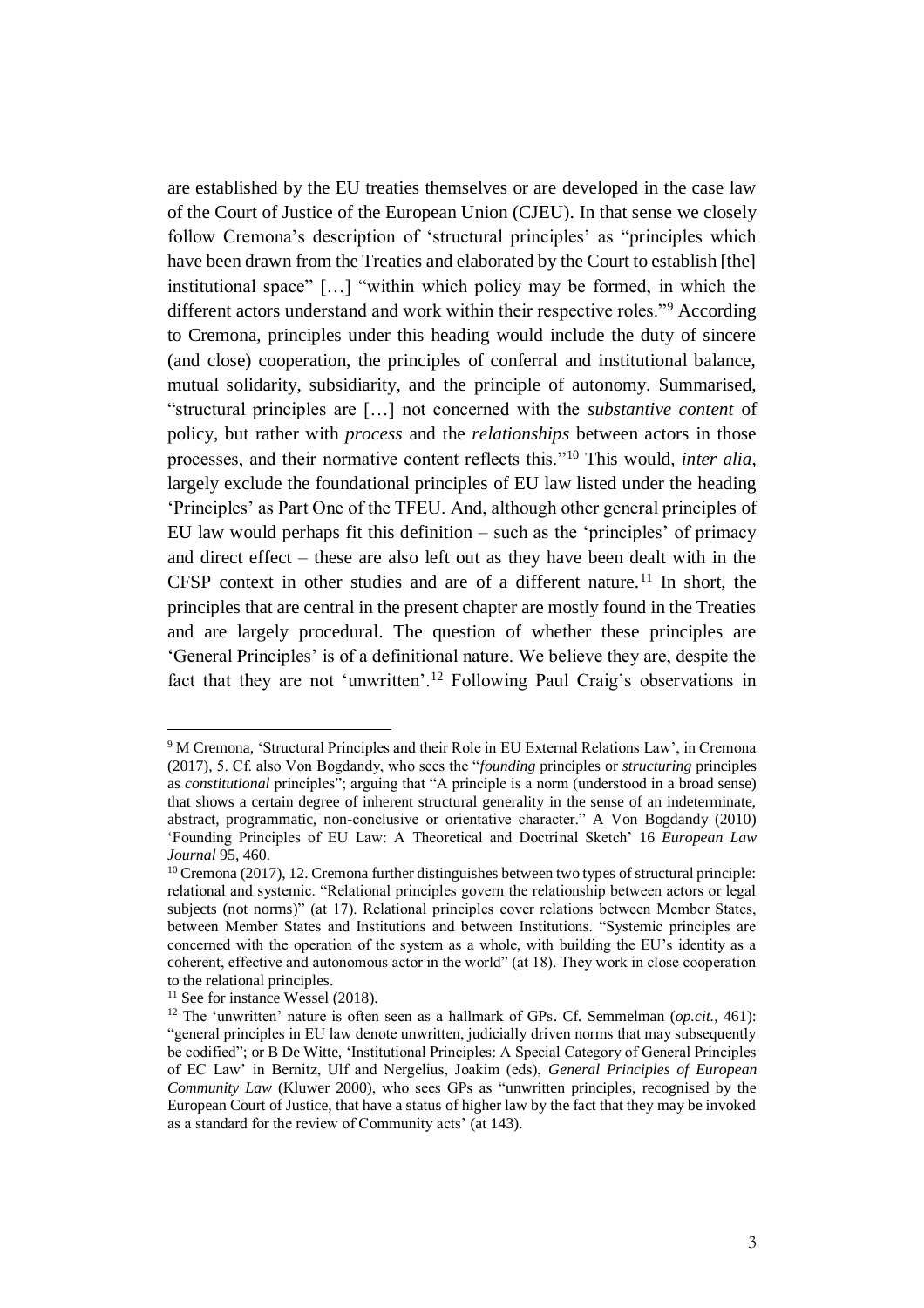chapter 2 of this book,  $^{13}$  we see general principles of EU law as being part of the law that should guide the EU Court's review of all EU actions. And, they are 'general' in the sense that they are not confined to particular Treaty articles, and, by apply across the Union legal order.<sup>14</sup>

Despite our focus on structural, procedural, principles, the substantive content of policies is usually what non-legal outsiders would see as the most important aspect of any principles discussion. Indeed, general principles of EU law are often related to fundamental rights and rule of law issues.<sup>15</sup> Here, however, it becomes more difficult to clearly demarcate principles from values, as 'general principles' are generally believed to reflect the values inherent to *the rule of law* (such as legal certainty and legitimate expectations, legal protection, equality before the law, fair hearings or transparency).<sup>16</sup> Equally complex is the distinction with 'objectives'. As will be further analysed below, the EU Treaties contain quite an extensive number of far-reaching objectives, which are sometimes linked to or presented as 'principles'.<sup>17</sup>

The principles analysed in this Chapter are thus legal norms,<sup>18</sup> which is not the same as saying they are rules.<sup>19</sup> The question, however, is what their role

<sup>&</sup>lt;sup>13</sup> P Craig, 'General Principles of Law: Treaty, Historical, and Normative Foundations' (2020), in this book.

<sup>&</sup>lt;sup>14</sup> See they analysis by Craig (2020) of the case law in that respect.

<sup>&</sup>lt;sup>15</sup> Cf. Article 6(3) TEU, which provides that "fundamental rights shall constitute [...] general principles of the Union's law". See also Craig (2020)) who underlines the historical focus on fundamental rights and proportionality review.

<sup>&</sup>lt;sup>16</sup> See also the reference to the rule of law in the list of *values* in Art. 2 TEU and the list of *principles* in Art. 21 TEU (see further below). The examples of structural principles listed by Azoulai also seem to combine procedural and substantive principles: "principles of nondiscrimination, free movement, primacy, *effet utile*, judicial review, institutional balance and loyal cooperation"; L Azoulai, 'Structural Principles in EU Law: Internal and External', in Cremona (2017), 31, 36. See also I Vianello, 'The Rule of Law as a Relational Principle Structuring the Union's Action Towards its External Partners', in Cremona (2017), 225.

<sup>&</sup>lt;sup>17</sup> See extensively on the wide range of EU objectives: J Larik, 'From Speciality to a Constitutional Sense of Purpose: On the Changing Role of the Objectives of the European Union' (2014) 63 ICLQ 935. Larik rightfully reminds us that "more objectives do not equal more power" (at 936) and that the EU may not be able to attain all its aims.

 $18$  Cf. Cremona (2017), 12: "These principles are legal norms; they have a legal function and breach of them may result in the illegality of the resulting measure." See also Von Bogdandy (2010, 100: "Frequently, principles increase the number of arguments which can be employed to debate the legality of a certain act. In this respect, they can be described as legal principles which transcend structural principles. By enlarging the argumentative budget of the legal profession, principles strengthen its autonomy vis-à-vis the legislative political institutions. This happens mostly via a principle-oriented interpretation of a relevant norm, be it of primary or secondary law."

<sup>&</sup>lt;sup>19</sup> Cremona (2017), 12-13: "A rule is designed to operate in and to govern a specific set of circumstances. A principle has a more fundamental character; we may say that rules flow from,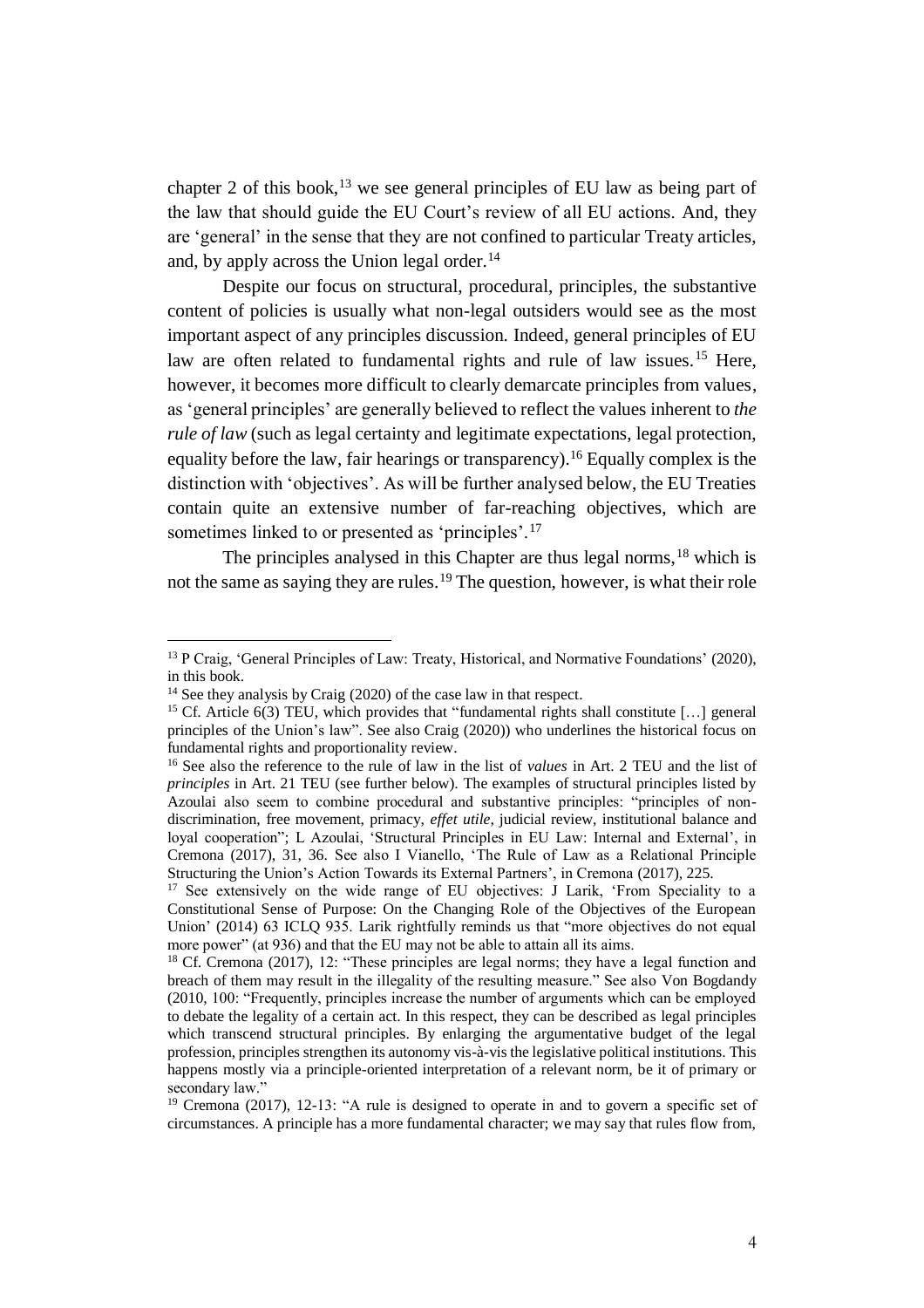is in the context of CFSP, an area that, according to according to Article 24(1) TEU, is still "subject to specific rules and procedures". Indeed, 'specific principles' are not mentioned in this provision and, more generally there seem to be no arguments not to apply the structural principles in EU law to the CFSP area.<sup>20</sup> On the contrary, perhaps, as the very first provision in the CFSP Chapter clearly refers back to the general Union principles: "The Union's action on the international scene, pursuant to this Chapter, *shall be guided by the principles*, shall pursue the objectives of, and be conducted in accordance with, the general provisions laid down in Chapter 1."<sup>21</sup> While we could easily leave it at that, one might even argue that structural principles are particularly important in the area of CFSP – where Member States, as at least perceived, play a larger role – to live up to the requirement of "consistency, effectiveness and continuity of its policies and actions."<sup>22</sup> And, indeed, CFSP has always been part of the Union's constitutionalised order<sup>23</sup> and of the integration process "that is the raison d'être of the EU itself".<sup>24</sup> In this constitutionalised order, principles are one of the elements (or perhaps the glue) turning it into a coherent whole. One can only agree with von Bogdandy when he defines founding principles, in the tradition of constitutionalism, as "those norms of primary law having a normative founding function *for the whole of the EU's legal order*; they determine the relevant legitimating foundations in view of the need to justify the exercise of public authority."<sup>25</sup>

and should be consistent with, underlying principles." See also Tridimas (2009), 1, referring to general principles expressing a core value.

<sup>&</sup>lt;sup>20</sup> Cf. C Hillion, 'A Powerless Court? The European Court of Justice and the Common Foreign and Security Policy' in M Cremona and A Thies (eds), *The European Court of Justice and External Relations Law* (Hart Publishing 2014), 69.

 $21$  Arr. 23(1) TEU. Emphasis added.

<sup>&</sup>lt;sup>22</sup> Art. 13 (1) TEU, as well as other provisions, including Art. 21(3) TEU. Cf. also Azoulai (2017), 33: "Structural principles are seen as forms of rationalisation of a highly valuable but essential unstable project. To make EU law subject to structural principles is to make it and the EU more resilient".

<sup>&</sup>lt;sup>23</sup> See Wessel, 'Integration and Constitutionalisation in EU Foreign and Security Policy' (2018), and earlier Wessel (2009)*.* Cf. also B De Witte, 'Too Much Constitutional Law in the European Union's Foreign Policy' in M Cremona and B De Witte (eds), *EU Foreign Relations Law: Constitutional Fundamentals* (OUP 2006), debating the constitutional complexity in EU external relations.

<sup>&</sup>lt;sup>24</sup> As phrased by the Court in Opinion  $2/13$ , para 172. In this statement no exception is made for CFSP.

<sup>&</sup>lt;sup>25</sup> Cf. Von Bogdandy (2010), 105 (emphasis added). And at the same page: "[P]rinciples are special legal norms relating to the whole of a legal order. Founding principles as a sub-category express an overarching normative frame of reference for all primary law, indeed for the whole of the EU's legal order."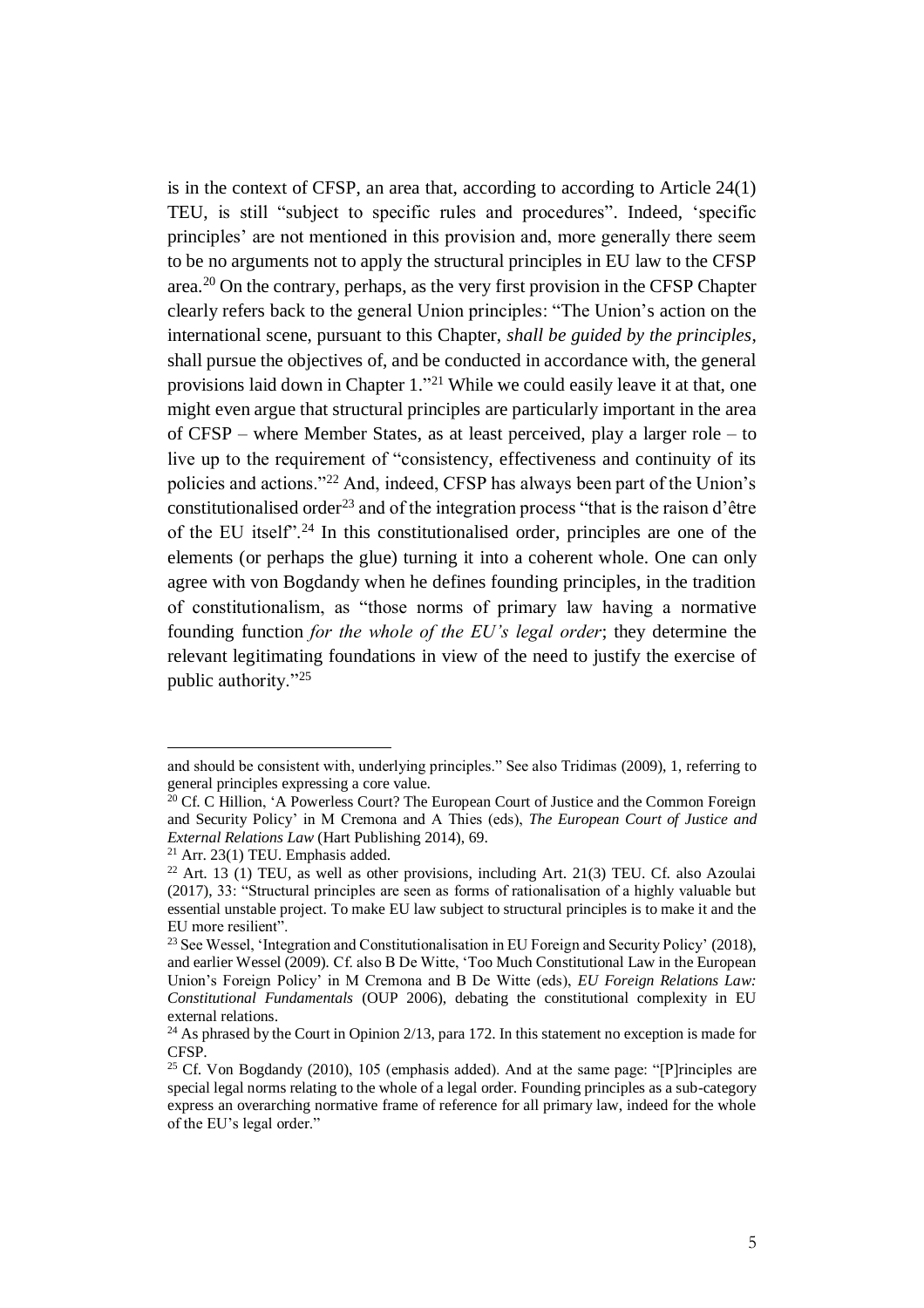On top of this, all of this seems to be confirmed by Article 24(2) TEU, which provides that the Union shall conduct, define and implement a common foreign and security policy "[w]ithin the framework of the principles and objectives of its external action." As has been shown above, and further be dealt with below, the reference to 'external action' cannot be read as restricting the list of principles to that particular dimension of the Union's policies. In fact, Article 21(1) TEU clearly links the principles as applied in the internal context to external action: "The Union's action on the international scene shall be guided by *the principles* which have inspired its own creation, development and enlargement, and which it seeks to advance in the wider world [...]".<sup>26</sup>

The notion of a single legal order is further strengthened by the requirement of consistency, which is not termed a principle in the treaties,  $27$  but in EU external relations law is clearly seen as a key general principle that applies across the board towards the attainment of the objectives. <sup>28</sup> Both in Article  $3(5)^{29}$  and in Article 21 TEU on the external objectives of the Union specific references to CFSP are absent. Indeed, the Lisbon Treaty consolidated the Union's external relations objectives and CFSP is just one of the means to attain these objectives. The requirement of consistency in Article 21(3) TEU is meant to prevent a fragmentation of the Union's external action.<sup>30</sup> It establishes a legal connection between the different parts.

 $26$  Emphasis added. As these principles, the Article mentions: "democracy, the rule of law, the universality and indivisibility of human rights and fundamental freedoms, respect for human dignity, the principles of equality and solidarity, and respect for the principles of the United Nations Charter and international law

<sup>&</sup>lt;sup>27</sup> Nevertheless, Article 22 TEU refers to "the principles and objectives set out in Article 21".

<sup>28</sup> See also M Estrada Cañamares, '"Building Coherent Responses": Coherence as a Structural Principle in EU External Relations' in Cremona (2017), 244, 256: "Because of its location under Article 7 TFEU, coherence can be considered a 'Principle' of 'General Application' to the Union." Cf. Larik, who argues that the EU objectives "provide a sense of purpose as to the exercise of powers through the structures of the constitutionalised legal order"; J Larik (2014) 'From Speciality to the Constitutional Sense of Purpose: On the Changing Role of the Objectives of the European Union' 63 *International and Comparative Law Quarterly* 936, 962.

 $^{29}$  Art. 3(5) TEU: "In its relations with the wider world, the Union shall uphold and promote its values and interests and contribute to the protection of its citizens. It shall contribute to peace, security, the sustainable development of the Earth, solidarity and mutual respect among peoples, free and fair trade, eradication of poverty and the protection of human rights, in particular the rights of the child, as well as to the strict observance and the development of international law, including respect for the principles of the United Nations Charter."

<sup>&</sup>lt;sup>30</sup> It provides that: "[...] The Union shall ensure consistency between the different areas of its external action and between these and its other policies. The Council and the Commission, assisted by the High Representative of the Union for Foreign Affairs and Security Policy, shall ensure that consistency and shall cooperate to that effect." Cf. also Art. 7 TFEU: "The Union shall ensure consistency between its policies and activities, taking all of its objectives into account and in accordance with the principle of conferral of powers." The TEU contains four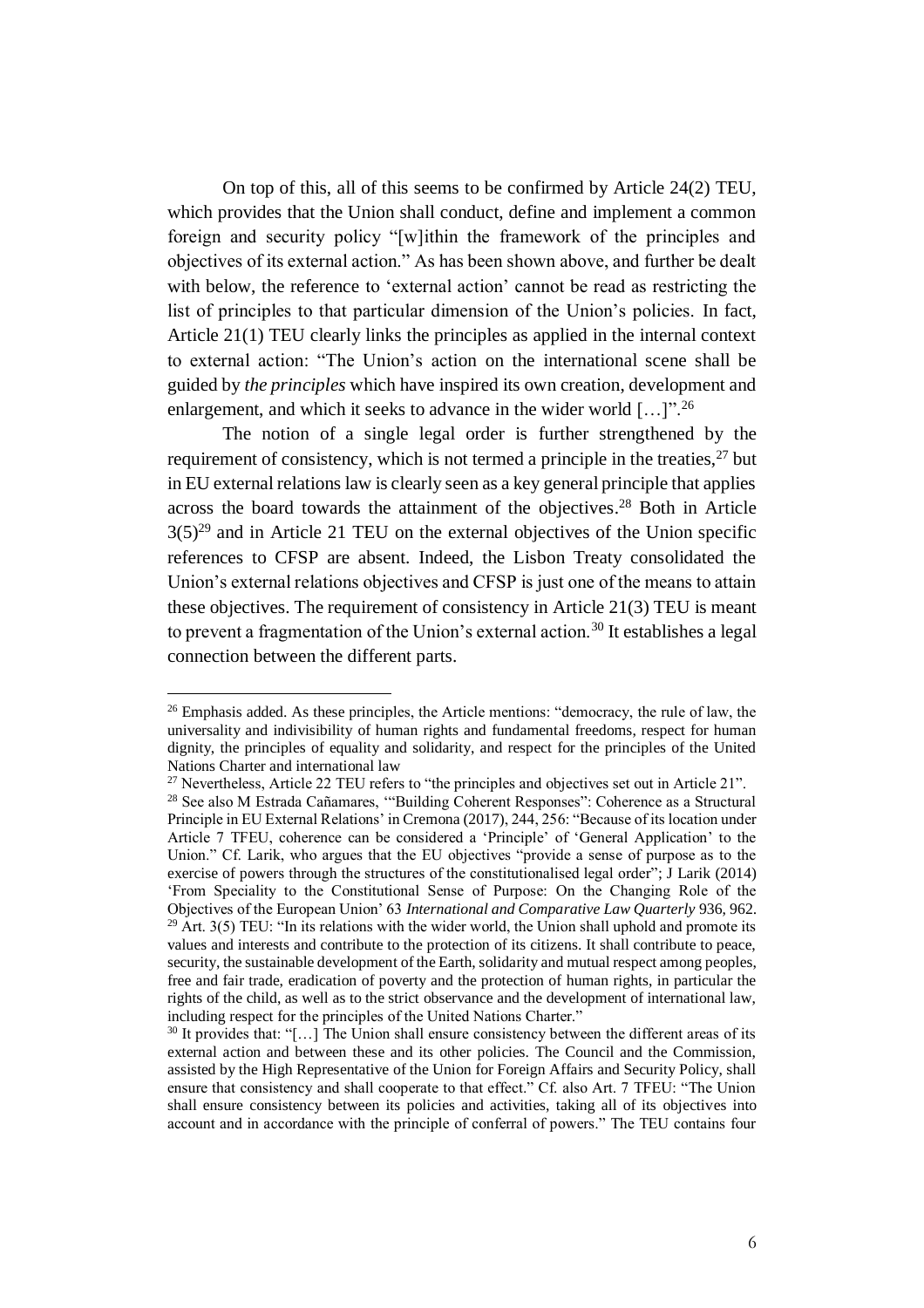In the following sections, we subsequently analyse the function of structural principles (the principles of cooperation and representative unity; the principles of conferral, subsidiarity and proportionality; and the principles of consistency in the context of CFSP) and substantive principles (international law principles and EU law principles). As the scope of this chapter does not allow for an extensive analysis of the content of these principles, we refer to the abundant literature on that topic.<sup>31</sup> On the basis of the initial analysis in the Introduction, the presumption is that principles of EU law apply across the board, including CFSP. Following Craig, "This presumption might be rebutted if it could be shown that there was some reason why a general principle, as normally formulated, should not be applicable in a particular area, such as where the wording of a Treaty article evinced a clear intent that a narrower, more specific conception of the principle was applicable in that sphere."<sup>32</sup> Our main aim is to the establish whether this is the case.

## **2. Structural Principles**

#### *2.1 Principles of Cooperation*

The first structural principle mentioned by the Treaty is *"the principle of sincere cooperation"* (Art. 4(3)) on the basis of which "the Union and the Member States shall, in full mutual respect, assist each other in carrying out tasks which flow from the Treaties".<sup>33</sup> This 'vertical' principle aims at cooperation between

other provisions which pertain to coherence in its material and institutional dimensions. All in their own way, these provisions strengthen the relationship (or in fact, the integration) between CFSP and other external relations policies. See more extensively Wessel and Larik (2020), Chapter 1; as well as C Hillion, 'Cohérence et action extérieure de l'Union Européenne' (2014) *EUI Working Papers Law*, 202/14.

<sup>&</sup>lt;sup>31</sup> Among the many studies on these principles, see recently K Lenaerts and JA Gutiérrez-Fons, 'A Constitutional Perspective', in Schütze, *op.cit.*. See also some references below and the Chapters by […] elsewhere in this Volume.

 $32 \text{ Craie} (2020)$ .

<sup>&</sup>lt;sup>33</sup> More concretely, the provision refers to the following obligations: "The Member States shall take any appropriate measure, general or particular, to ensure fulfilment of the obligations arising out of the Treaties or resulting from the acts of the institutions of the Union.

The Member States shall facilitate the achievement of the Union's tasks and refrain from any measure which could jeopardise the attainment of the Union's objectives."

This was confirmed by the Court in, for instance, Case C-518/11 *UPC Nederland BV*, EU:C:2013:709 (para. 59 and the case law cited there). See more extensively on the obligations of the actors on the basis of this principle, J Larik, '*Pars Pro Toto*: The Member States' Obligations of Sincere Cooperation, Solidarity and Unity' in Cremona (2017); as well as B Guastaferro, 'Sincere Cooperation and Respect for National Identities', in Schütze (2018).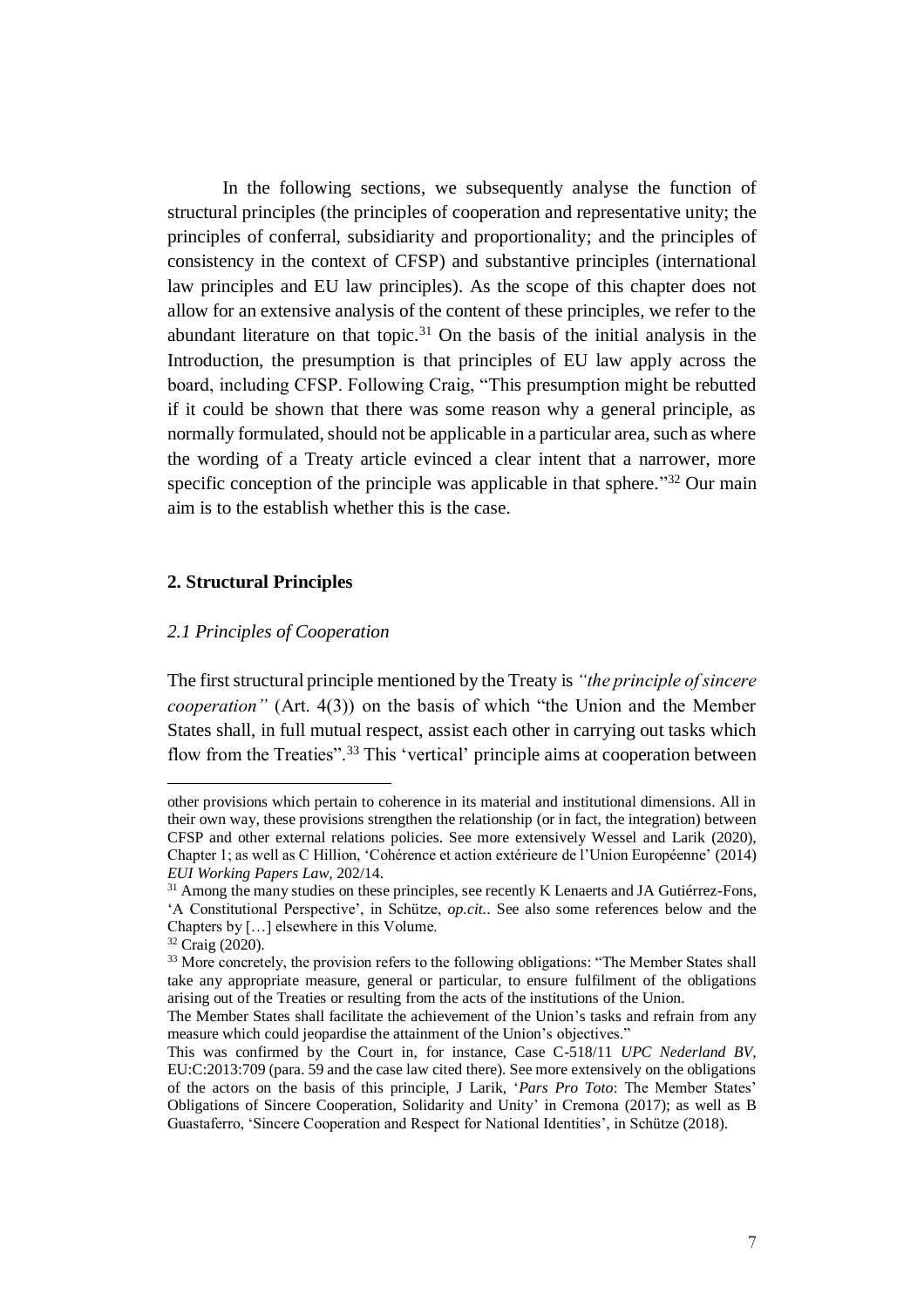the EU and its members and has proven its value in the CFSP context, in particular in restraining Member States to act externally in areas in which the Union is active.<sup>34</sup> In fact, there are no reasons not to apply the entire body of case law on the interpretation of the principle of sincere cooperation to CFSP.<sup>35</sup> The fact that CFSP has 'its own' *loyalty principle* does not seem to deny this.<sup>36</sup> Article 24(3) provides:

"The Member States shall support the Union's external and security policy actively and unreservedly in a spirit of loyalty and mutual solidarity and shall comply with the Union's action in this area.

The Member States shall work together to enhance and develop their mutual political solidarity. They shall refrain from any action which is contrary to the interests of the Union or likely to impair its effectiveness as a cohesive force in international relations.

The Council and the High Representative shall ensure compliance with these principles."

Indeed, and despite the fact that this provision is located in a Title that is not subject to the Court's jurisdiction,  $37$  the inclusion of 'shall' makes Member States' loyalty and cooperation clearly mandatory, while suffering little exception, as suggested by the expressions 'actively' and 'unreservedly'. As argued earlier,<sup>38</sup> the Court's interpretation of the principle of sincere cooperation could entail far-reaching obligations for the Member States, particularly with respect to their power to conclude international agreements in the field of CFSP. Although not prevented from acting, Member States are expected under Article 23(3) TEU to inform and consult the EU institutions in areas where there is the start of a concerted Union CFSP action at international level. Indeed, given that each CFSP instrument in principle expresses a concerted action of the Union at the international level, the procedural obligations linked to the CFSP principle of loyal cooperation would not only apply in situations where negotiations of an agreement are envisaged, it could also apply where the start of a concerted action leads notably to a CFSP position or action on the basis of either a formal Decision or another instrument. Thus,

<sup>34</sup> See more extensively C Hillion and RA Wessel, 'Restraining External Competences of EU Member States under CFSP', in Cremona and De Witte (2006).

<sup>&</sup>lt;sup>35</sup> Cf. Larik (2017), 187 with regard to principles of sincere cooperation and solidarity: "They are overarching principles in the relation between the Union and its Member States and apply to all matters of foreign policy, including the realms covered by the CFSP and CSDP".

<sup>&</sup>lt;sup>36</sup> This loyalty principle forms an example of a principle that that is not 'general' in the sense that it specifically applies to the CFSP area.

 $37$  See Art. 24(1): "The Court of Justice of the European Union shall not have jurisdiction with respect to these provisions […]". See further below.

 $38$  See Hillion and Wessel (2006).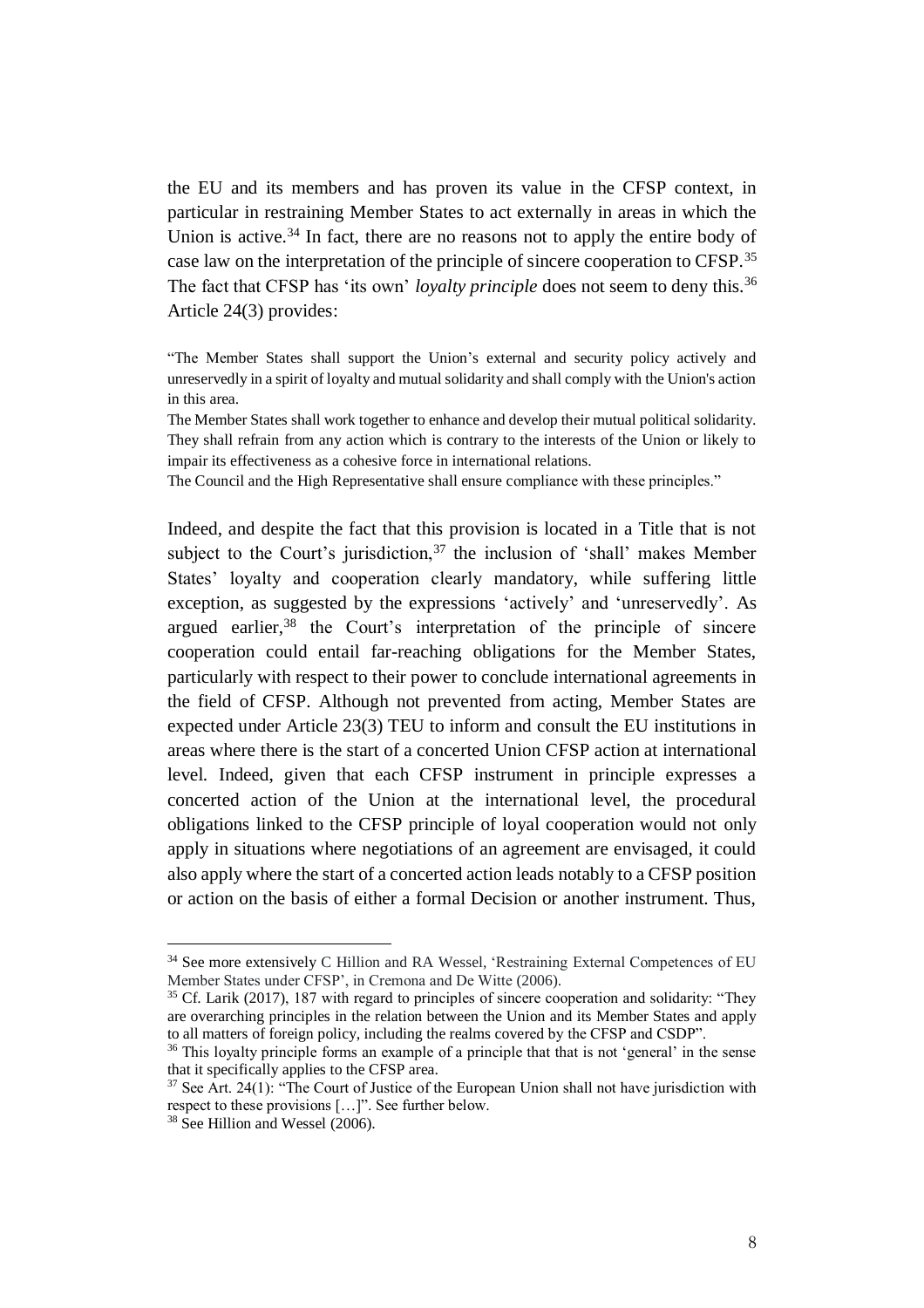Member States should inform and consult EU institutions, even prior to the adoption of a CFSP autonomous act or the conclusion of an EU agreement, as soon as an EU concerted action at EU level emerges.

In relation to the loyalty principle, one element is often seen as a separate principle: effectiveness. Indeed, as we have seen, Article 24(3) TEU refers to the Member States' obligation to "refrain from any action which is contrary to the interests of the Union or likely to impair its effectiveness as a cohesive force in international relations." The *principle of effectiveness* has thus been presented as a separate principle that has its own function in external relations law,<sup>39</sup> and in that sense should also be taken into account in the CFSP context, whenever CFSP instruments are being adopted or implemented.

The specific solidarity clause related to terrorist attacks or disasters is laid down in Article 222 TFEU and hence at a certain distance from the CFSP provisions.<sup>40</sup> On the basis of a special Decision all EU institutions have been provided with specific roles for the implementation.<sup>41</sup> The clear relation with the more military oriented solidarity clause in Article 42(7), however, argues in favour of a relevance of this provision in the context of CFSP. In fact, Article 42(7) TEU partly addresses similar issues,  $42$  and a combination of the two provisions in the CFSP Title would have made sense.

While the 'solidarity clause' thus already underlines the need for both Union and Member States cooperation, a clear 'horizontal' variant of the principle of cooperation is to be found in Article 13(2) TEU: "[…] The institutions shall practice mutual sincere cooperation.". Article 13(1) TEU established a single institutional framework for the entire Union.<sup>43</sup> Furthermore,

<sup>39</sup> See Cremona (2017) as well as in particular A Thies, 'The Search for Effectiveness and the Need for Loyalty in EU External Action', in Cremona (2017).

<sup>&</sup>lt;sup>40</sup> Art. 222 TFEU, inter alia, provides: "The Union and its Member States shall act jointly in a spirit of solidarity if a Member State is the object of a terrorist attack or the victim of a natural or man-made disaster. The Union shall mobilise all the instruments at its disposal, including the military resources made available by the Member States. […] Should a Member State be the object of a terrorist attack or the victim of a natural or man- made disaster, the other Member States shall assist it at the request of its political authorities. To that end, the Member States shall coordinate between themselves in the Council."

<sup>41</sup> See Council Decision 2014/415/EU of 24 June 2014 on the arrangements for the implementation by the Union of the solidarity clause [2014] OJ L192/53, Art. 5(1).

 $42$  Article 42(7) TEU: "If a Member State is the victim of armed aggression on its territory, the other Member States shall have towards it an obligation of aid and assistance by all the means in their power, in accordance with Article 51 of the United Nations Charter. This shall not prejudice the specific character of the security and defence policy of certain Member States."

<sup>&</sup>lt;sup>43</sup> The reference to the 'single institutional framework has been in the Preamble from the outset. See already Wessel (1999), Chapter 4. This idea has not changed and, if anything, has only been strengthened with the disappearance of the pillar structure.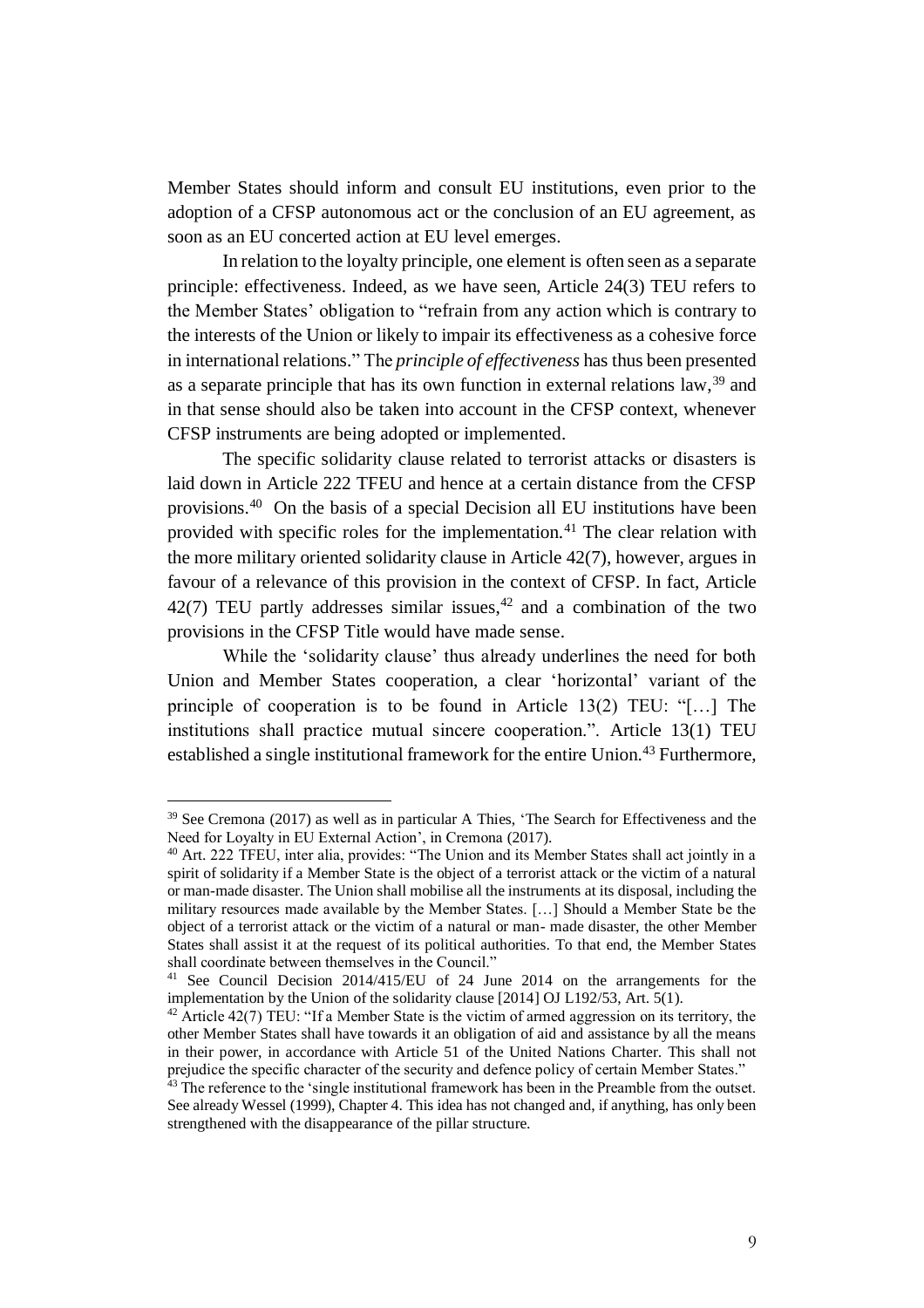Article 13 is in Title III TEU ('Provisions on the Institutions'), and there are no indications that this Title is limited to the policies in the TFEU.<sup>44</sup> And, other provisions in this Title, like Article 14 (on the role of the European Parliament) or Article 16 (on the role of the Council) are also to be applied across the board.<sup>45</sup>

Relevant for the CFSP context is also that the Court sees an application of Article 13(2) on the interinstitutional principle of cooperation also in case of 'hybrid acts' taken "by both the Council and the Representatives of the Governments of the member States meeting within the Council".<sup>46</sup> The view of the Court that this is about inter-institutional loyality is interesting, given the fact that meetings 'in the framework of the Council' are held because of a lack of Union competences in a certain area. This again seems to underline that – also in a CFSP context – Member States are not merely bound by the vertical cooperation principle, but also by the horizontal version, the moment the Institutions are used, even if just as a 'meeting place'. And, as in other Union policies, Member States are generally bound by the obligations that flow from EU membership, which includes adherence to the principles and limits their freedom to opt in or out from using the EU whenever they like.<sup>47</sup>

In the CFSP context, the principle of cooperation has a clear link with the choice for the correct legal basis. Article 40 TEU indicates that "implementation of the common foreign and security policy shall not affect the application of the procedures and the extent of the powers of the institutions laid down by the Treaties for the exercise of the Union competences [in the TFEU]", but at the same time the implementation of the TFEU policies "shall not affect the application of the procedures and the extent of the powers of the institutions laid down by the Treaties for the exercise of the Union competences under

<sup>&</sup>lt;sup>44</sup> On the contrary. This provision seems to strengthen the unity of the institutional framework: "The Union shall have an institutional framework which shall aim to promote its values, advance its objectives, serve its interests, those of its citizens and those of the Member States, and ensure the consistency, effectiveness and continuity of its policies and actions."

<sup>45</sup> With regard to the role of the EP, the Court confirmed this is the *Mauritius* and *Tanzania* cases. In *Tanzania*, the Court held that the information requirement was there "inter alia, to ensure that the Parliament is in a position to exercise democratic control over the European Union's external action, and more specifically, to verify that the choice made of the legal basis for a decision on the conclusion of an agreement was made with due regard to the powers of the Parliament"; Case C-263/14 Parliament v Council (*Tanzania*), EU:C:2016:435. See also C Hillion, 'Conferral, Cooperation and Balance in the Institutional Framework of EU External Action' in Cremona (2017), 128.

<sup>46</sup> See Case 28/12 Commission v Council (*Air Transport Agreement*), EU:C:2015:282, paras. 6 and 53.

<sup>47</sup> As was already established pre-CFSP in Case C-124/95, *Centro-Com*, EU:C:1997:8. See also Hillion and Wessel (2006).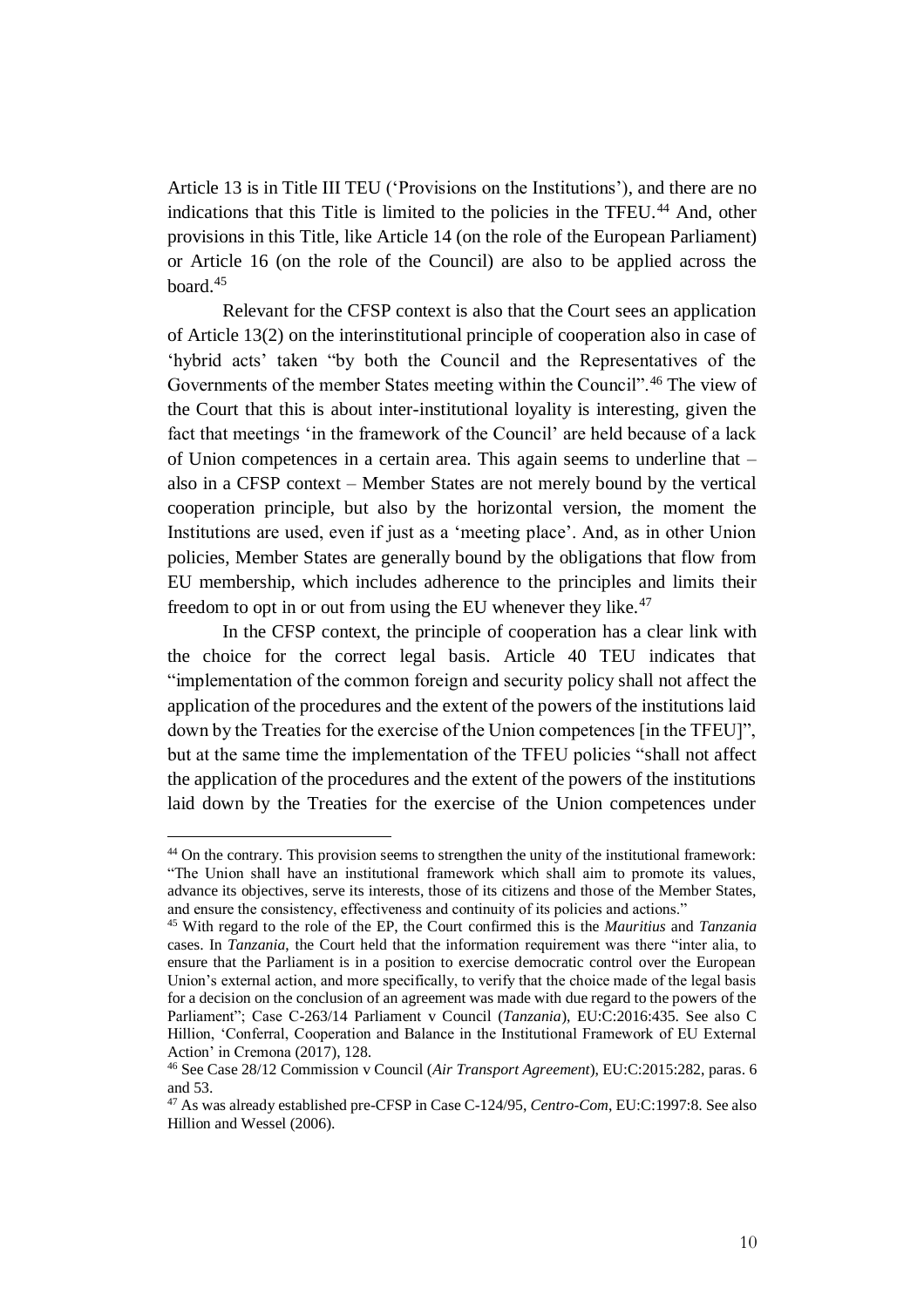[CFSP]". This seems to underline the idea that the procedures and competences laid down in the two treaties for the different policy areas should not affect the functioning of any of those policy areas.<sup>48</sup> Furthermore, as will be shown below, the choice for the correct (CFSP or non-CFSP) legal basis is closely linked to the principle of conferral.<sup>49</sup>

And, just like the principle of conferral, the loyalty principles are more generally applicable and also apply in cases where the Council uses other instruments than the formal CFSP 'Decisions', despite the difficulties to have the Court control the application of the principles. Indeed, "The institutions shall practice mutual sincere cooperation.", <sup>50</sup> in general and not just when legal instruments are being adopted. There is some support for this in the Court's case law. In the *Memorandum of Understanding* case the Court held that "The decision concerning the signing of an agreement with a third country covering an area for which the Union is competent – irrespective of whether or not that agreement is binding – requires an assessment to be made, in compliance with [...] the principles and objectives of the Union's external action laid down in Article 21(1) and (2) TEU  $[\dots]$ ".<sup>51</sup> A more difficult situation arises when the Council circumvents existing competences and procedures, as for instance exemplified by the conclusion of the 2016 'EU-Turkey Statement', which is not based on Article 218 TFEU.<sup>52</sup> Here, however, it should be clear that even by taking an issue outside the Union's legal order, the (European) Council or the Member States cannot evade the Union's structural principles.<sup>53</sup> While, as such,

<sup>48</sup> Along similar lines see Hillion (2017), 163.

<sup>&</sup>lt;sup>49</sup> Cf. also Govaere, who sees Art. 40 TEU as the best reflection of the principle of conferral; I Govaere, 'To Give or To Grab: The Principle of Full, Crippled and Split Conferral of Powers Post-Lisbon', in Cremona (2017), 79. See also Case C-130/10 European Parliament v Council (*Financial Sanctions*) EU:C:2012:472.

<sup>50</sup> Art. 13(2) TEU.

<sup>51</sup> Case C-660/13*, Council v. Commission*; ECLI:EU:C:2016:616, paras 38-40. See more extensively RA Wessel, '"Soft" International Agreements in EU External Relations: Pragmatism over Principles?', paper presented at the workshop *Normative Transformations in the European Union: on Hardening and Softening Law*, Sciences po Grenoble, 2018.

 $52$  See for the debate for instance: T Spijkerboer, 'Minimalist Reflections on Europe, Refugees and Law' (2016) 1 *European Papers* 533; G Fernández Arribas, 'The EU-Turkey Agreement: A Controversial Attempt at Patching up a Major Problem' (2016) 1 *European Papers* 1097; J Poon, 'EU-Turkey Deal: Violation of, or Consistency with, International Law?' (2016) 1 *European Papers* 1195; E Cannizzaro, 'Denialism as the Supreme Expression of Realism – A Quick Comment on NF v. European Council' (2017) *European Papers – European Forum* 1; S Peers, 'The Draft EU/Turkey Deal on Migration and Refugees: Is It Legal?' (EU Law Analysis, 16 March 2016); E Cannizzaro, 'Disintegration Through Law?' (2016) 1 *European Papers*, 3. <sup>53</sup> Cf. Case C-370/2 *Pringle*, EU:C:2012:756. B De Witte and T Beukers, 'The Court of Justice Approves the Creation of the European Stability Mechanism Outside the EU Legal Order: *Pringle'* (2013) 50 *CMLR*, 805; P García Andrade, 'The Distribution of Powers Between EU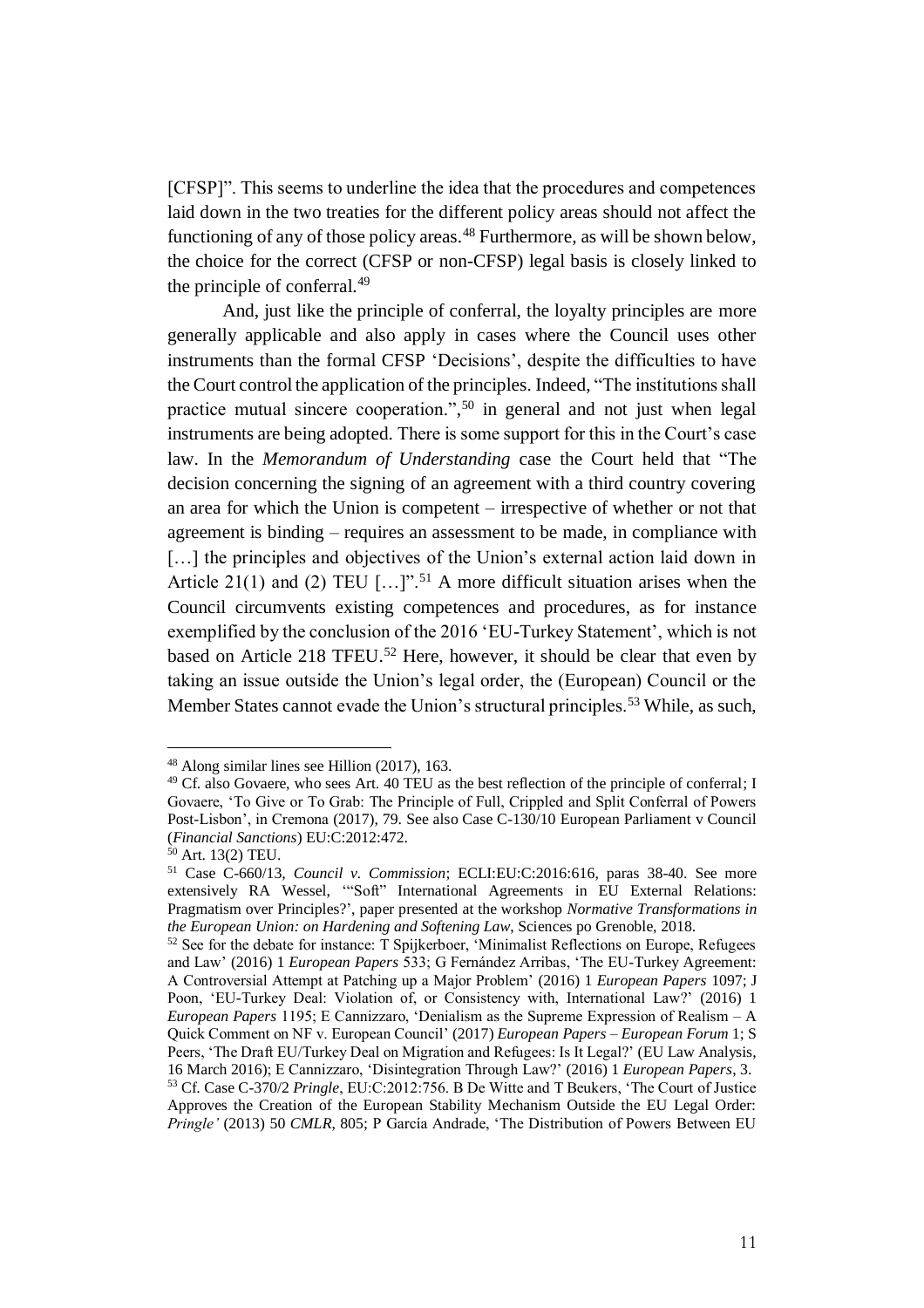"Member States are entitled, in areas which do not fall under the exclusive competence of the Union to entrust tasks to the institutions, outside the framework of the Union", the Court also made clear that "those tasks do not alter the essential character of the powers conferred on those institutions by the EU and FEU Treaties".<sup>54</sup> To CFSP, as a non-exclusive policy area in the TEU, this statement is applicable and the 'powers conferred on the institutions' should be respected. This does indeed limit the freedom Member States have under CFSP wherever concrete tasks have been assigned to the Institutions.<sup>55</sup>

Throughout Title V, Chapter 2 of the TEU, Institutions have been given very concrete tasks that are often formulated in a mandatory fashion. The principles in Article 13 TEU limit the freedom of Member States to ignore these tasks assigned to the Institutions or to simply add new tasks.<sup>56</sup> At the same time, CFSP tasks have not only been assigned to the formal EU Institutions, but also to other actors, including in particular the High Representative.<sup>57</sup> The latter even has a special task in this regard: "The Council and the High Representative shall ensure compliance with [the principles of loyalty and mutual solidarity]".<sup>58</sup> Despite the place of Article 13(2) TEU in the Title on 'Provisions on Institutions', it is difficult to read this provision in isolation, and given the many

Institutions for Conducting External Affairs through Non-Binding Instruments' (2016) 1 *European Papers* - *European Forum*, 115, 115; as well as P García Andrade, 'The Role of the European Parliament in the Adoption of Non-Legally Binding Agreements with Third Countries' in J. Santos Vara and SR Sánchez-Tabernero (eds), *The Democratization of EU International Relations Through EU Law* (Routledge 2018); and Wessel (2018), '"Soft" International Agreements in EU External Relations'.

<sup>54</sup> *Pringle* case, para 158.

<sup>&</sup>lt;sup>55</sup> Examples include Article 26(1) TEU: "The European Council shall identify the Union's strategic interests, determine the objectives of and define general guidelines for the common foreign and security policy, including for matters with defence implications. It shall adopt the necessary decisions." But also Article 26(2) TEU: "The Council shall frame the common foreign and security policy and take the decisions necessary for defining and implementing it on the basis of the general guidelines and strategic lines defined by the European Council." <sup>56</sup> More in general on these issues, see Hillion (2017), 166-167.

<sup>&</sup>lt;sup>57</sup> Thus Article 27(2) TEU, for instance, provides: "The High Representative shall represent the Union for matters relating to the common foreign and security policy." And, Article 22(2): "The High Representative of the Union for Foreign Affairs and Security Policy, for the area of common foreign and security policy, and the Commission, for other areas of external action, may submit joint proposals to the Council." And, Article 24(1): "The common foreign and security policy shall be put into effect by the High Representative of the Union for Foreign Affairs and Security Policy […]". And, finally, Article 218(3) TFEU: "[…] the High Representative of the Union for Foreign Affairs and Security Policy where the agreement envisaged relates exclusively or principally to the common foreign and security policy, shall submit recommendations to the Council".

<sup>58</sup> Article 24(3) TEU.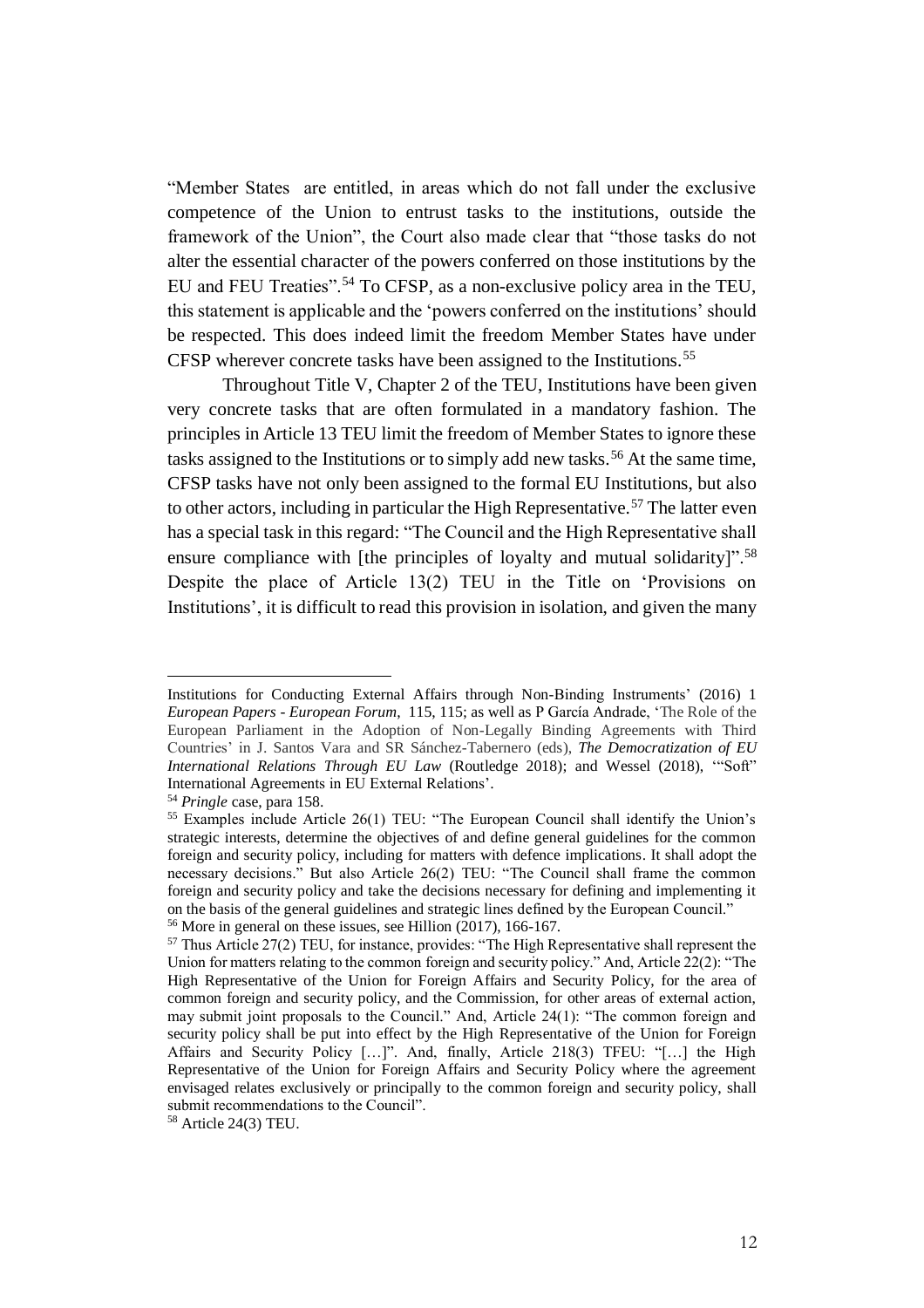tasks assigned to the High Representative it could be seen as forming part of the Union's institutional framework.<sup>59</sup>

This also brings us to a principle that is related to  $-$  or one might argue: part of – the principle of sincere cooperation: the so-called *'principle of the unity in the international representation of the Union'*, <sup>60</sup> which has provided its relevance in relation to mixed agreements in particular.<sup>61</sup> The Court clearly referred to this requirement as a 'principle'.<sup>62</sup> Nevertheless, it has been doubted whether in this case we are dealing with a self-standing principle, as "the Court has never made recourse to it in its own right, but always in combination with the duty of cooperation".<sup>63</sup> Be that as it may, it is clear that in the CFSP context this 'principle' or at least 'requirement' may serve to make the duty of cooperation more concrete, given the frequent struggles between the EU and its Member States on representation issues.<sup>64</sup>

Yet, the application of the principle of cooperation in CFSP does not seem to be unlimited. Article 4(2) TEU refers to what may perhaps be called the *'principle of equality of Member states'* and the *'principle of respect of national identities and essential state functions'*. <sup>65</sup> At the same time, Member States made sure to underline that the provisions of CFSP, including those on mutual political solidarity "do not affect the responsibilities of the member States, as

 $<sup>64</sup>$  Blockmans and Wessel (2012).</sup>

<sup>59</sup> See also Case ETS, para 62, referring to "a balance of power between the institutions" in relation to Art. 218 TFEU. Along similar lines: Hillion, 169. Hillion (at 170) also points to the Tanzania case (para 73), in which the Court implicitly seemed to argue that it for both the Council and the High Representative to uphold the obligation to inform the European Parliament.

 $60$  This principle was referred to in Opinion 2/19, EU:C:1993:106 as originally coming from the European Atomic Energy Community (EAEC) Treaty.

<sup>&</sup>lt;sup>61</sup> See P Van Elsuwege and H Merket, 'The Role of the Court of Justice in Ensuring the Unity of the EU's External Representation' in S Blockmans and RA Wessel (eds), *Principles and Practices of EU External Representation* (2012) CLEER Working Paper 2012/5, 37, 43.

<sup>62</sup> See Case C-246/07, Commission v Sweden (*PFOS*), EU:C:2010:203, para. 104. See A Thies, 'Shared Competence and the EU Member States' Obligations to Refrain from Unilateral External Action: *PFOS* and Beyond' in J Diez-Hochleitner et al. (eds), *Recent Trends in the Case Law of the Court of Justice of the European Union (2008-2011)*, (La Ley 2012), 721.

<sup>63</sup> See Larik (2017), 183. Indeed, this idea is also reflected in the AG's Opinion in the *PFOS* case: "[t]he unity of international representation of the Community and its Member States does not have an independent value; it is merely an expression of the duty of loyal cooperation […]." Opinion of AG Poires Maduro in the *PFOS* case; EU:C:2009:589, para. 37.

<sup>65</sup> Art. 4(2) TEU: "The Union shall respect the equality of Member States before the Treaties as well as their national identities, inherent in their fundamental structures, political and constitutional, inclusive of regional and local self-government. It shall respect their essential State functions, including ensuring the territorial integrity of the State, maintaining law and order and safeguarding national security. In particular, national security remains the sole responsibility of each Member State."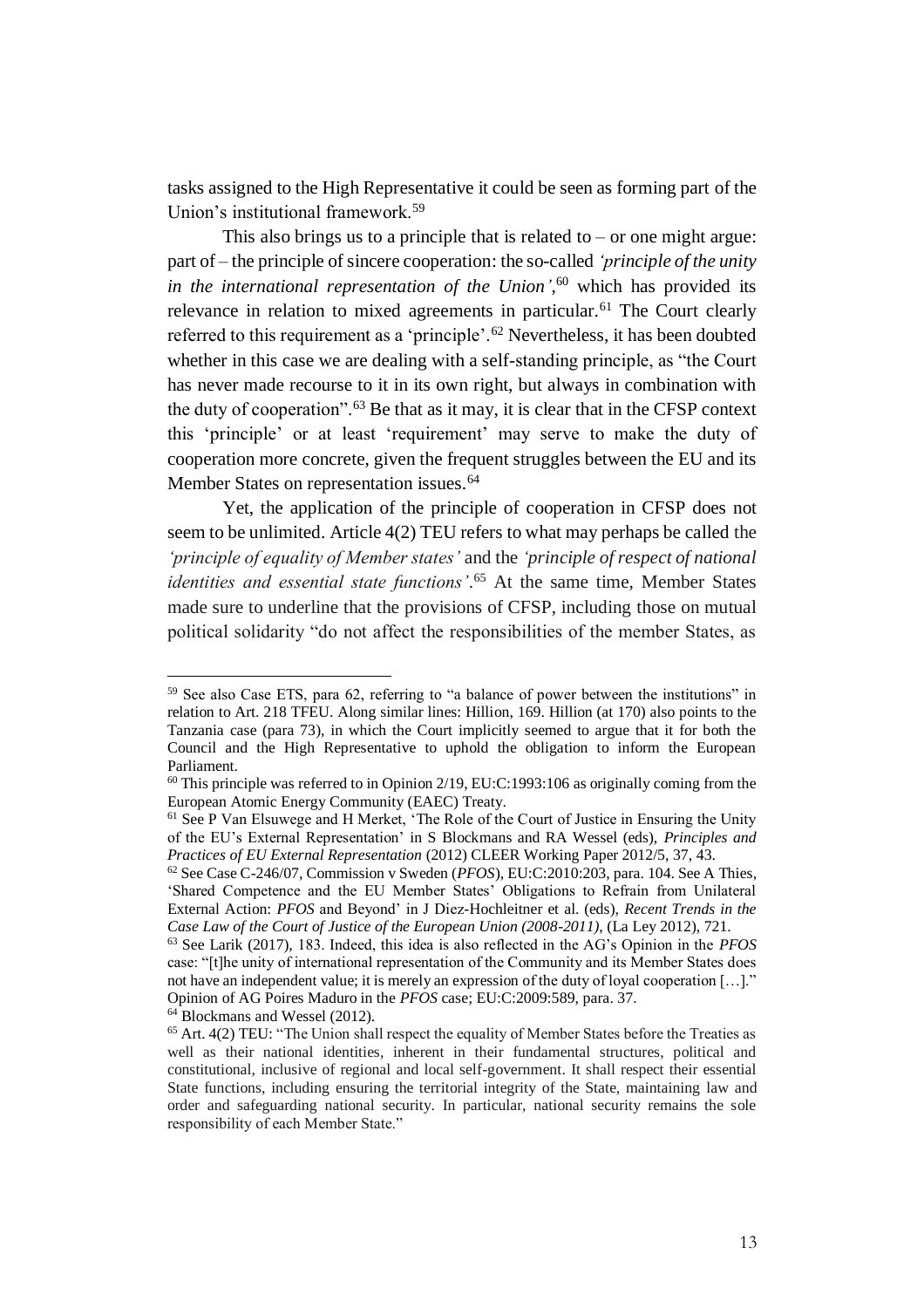they currently exist, for the formulation and conduct of their foreign policy nor of their national representation in third countries and international organizations". This provision in Declaration No 13 also includes a reference to the obligations Member States have under the Charter of the United Nations. Declaration 14 adds "that the provisions covering the Common Foreign and Security Policy do not give new powers to the Commission to initiate decisions nor do they increase the role of the European Parliament". Indeed, some essential state functions and international obligations seem to be preserved on the basis of the Declarations, which, of course should never be used to set aside clear obligations contained in the Treaties, but could be used in interpreting the general principles in the specific context of CFSP.

#### *2.2. Principles of Conferral, Subsidiarity and Proportionality*

One could argue that the *principle of conferral* should perhaps have been listed first in the TEU. After all, the role and function of the other principles largely depends on the actual existence of a competence and it is key to understanding the principle of institutional balance.<sup>66</sup> At the same time, the principle of conferral is also linked to the principle of sincere cooperation. In the words of the Court: "Under Article 13(2) TEU institutions are to practise mutual sincere cooperation. That sincere cooperation, however is exercised within the limits of the powers conferred by the Treaties on each institution. The obligation resulting from Article 13(2) TEU is therefore not such as to change those powers".<sup>67</sup> And it has rightfully been underlined that "the general requirement of sincere cooperation cannot in principle alter the allocation of powers […]".<sup>68</sup> This, of course is also relevant in the CFSP context. While, as we have seen, the

<sup>66</sup>See also Hillion (2017), 143: "in inter-institutional cases, a breach of the principle of conferral in itself entails an infringement of the principle of institutional balance […]". And, in the words of the Court: "[U]nder Article 13(2) TEU, each institution is to act within the limits of the powers conferred on it in the Treaties, and in conformity with the procedures, conditions and objectives set out in them. That provision reflects the principle of institutional balance, characteristic of the institutional structure of the European Union, a principle which requires that each of the institutions must exercise its powers with due regard for the powers of the other institutions". Case C-409/13 Council v Commission (*Macro-Financial Assistance (MFA*)), EU:C:2015:217, para 64. See also Case C-73/14 Council v Commission (*ITLOS*), EU:C:2015:663, par. 61; Case C-425/13 Commission v Council (*ETS*), EU:C:2015;483, par. 69; and Case C-660/13 Council v Commission (*Memorandum of Understanding*), EU:C:2016:616, par. 32.

<sup>67</sup> ITLOS Case para 84; See also Case 28/12 Commission v Council (*Hybrid Act*), EU:C:2015:282, para 34.

<sup>68</sup> Hillion (2017), 149.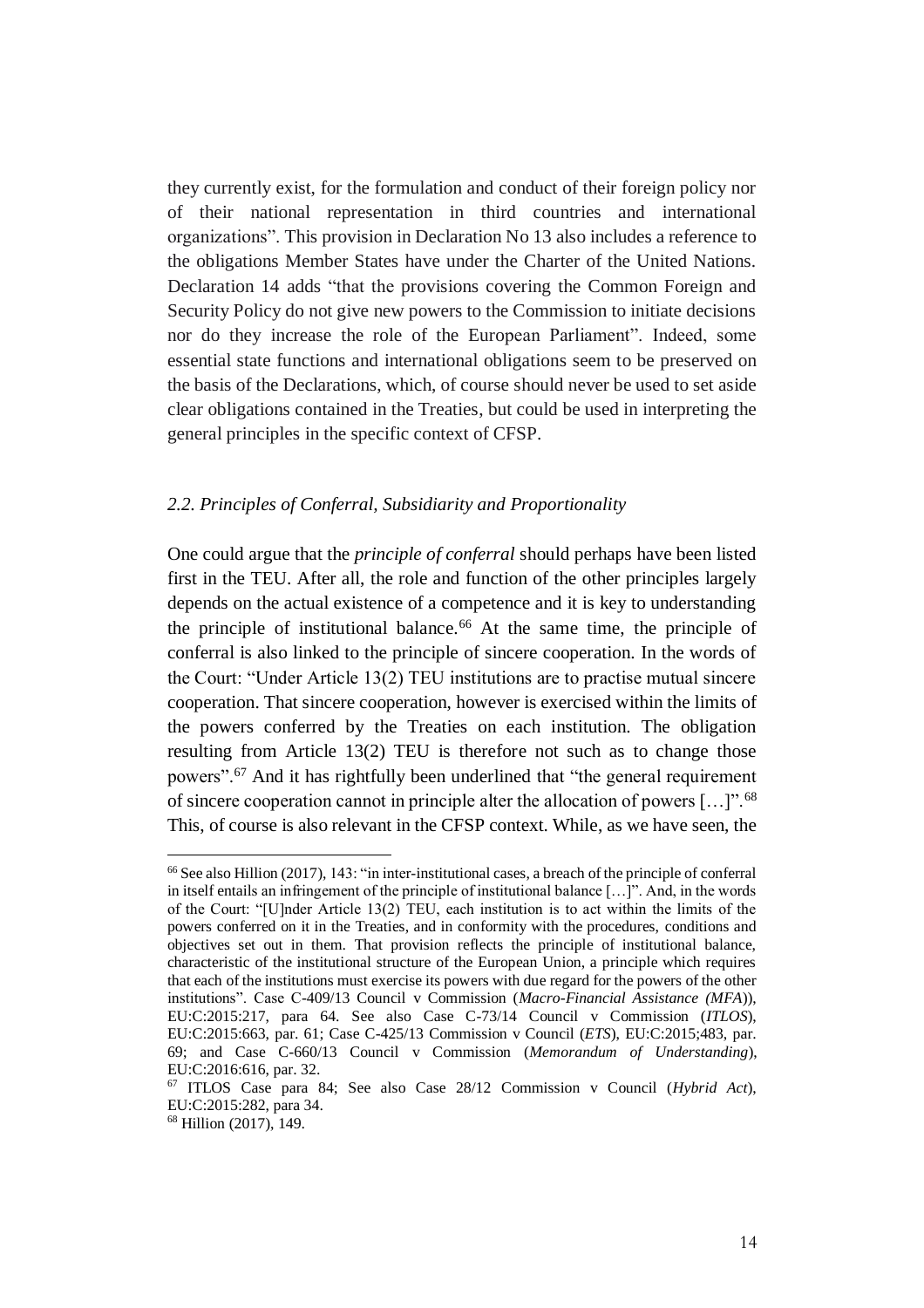principle of cooperation is valid, it cannot be used to change the way in which the Treaty allocated competences to the Institutions. In that sense, it is not just relevant in a horizontal context (inter-Institutional), but also in a vertical context (EU-MS). In the words of Hillion, the principle of sincere cooperation "cannot itself be a source of a new power".<sup>69</sup> Another reason to have the principle of conferral come first.

Article 5(1) TEU provides in quite general terms that "The limits of Union competences are governed by the principle of conferral. [...]" Again, no exception is made for CFSP. On the contrary, the provision refers to "Union competences" and Article 2(4) TFEU in turn clearly refers to CFSP as a Union competence.<sup>70</sup> The formal legal instrument in CFSP is the 'Decision' mentioned in Article 28(1) TEU. In practice, however, this instrument is not frequently used, apart from the adoption of restrictive measures, the appointment of new special envoys and the establishment of military and civilian missions. For most substantive policy decisions, the Council uses its minutes, supplemented by less formal instruments, such as strategies, action plans, statements or so-called 'non-binding' arrangements such as Memoranda of Understanding.<sup>71</sup> The principle of conferral, however, is not strictly limited to the adoption of formal legal acts. It simply states that "Each institution shall act within the limits of the powers conferred on it in the Treaties",<sup>72</sup> which seems to cover actions in a broader sense.

In fact, on the basis of Article 24(1) TEU the scope of the conferral of competences in CFSP is quite broad and hardly excludes any type of external action from the Unions competence.<sup>73</sup> It has been argued that "the CFSP attribution in Article 24(1) TEU is so broad that an application of the doctrine of implied powers implying all the competences needed for an effective CFSP would lead to an extensive grant of external action competences going far beyond what the Treaty permits."<sup>74</sup> But, this is a somewhat peculiar way of reasoning. It is not clear from the Treaty why the principle of conferral (and the

<sup>69</sup> *Ibid*, 151.

 $70$  Art. 2(4) TFEU: "The Union shall have competence, in accordance with the provisions of the Treaty on European Union, to define and implement a common foreign and security policy, including the progressive framing of a common defence policy."

<sup>71</sup> See Wessel (2018), '"Soft" International Agreements'.

<sup>72</sup> Art. 13(2) TEU.

<sup>&</sup>lt;sup>73</sup> Art. 24(1) TEU: "The Union's competence in matters of common foreign and security policy shall cover *all areas of foreign policy* and *all questions relating to the Union's security*, including the progressive framing of a common defence policy that might lead to a common defence." (emphasis added).

<sup>74</sup> G De Baere, 'Subsidiarity as a Structural Principle Governing the Use of EU External Competences' in Cremona (2017), 103.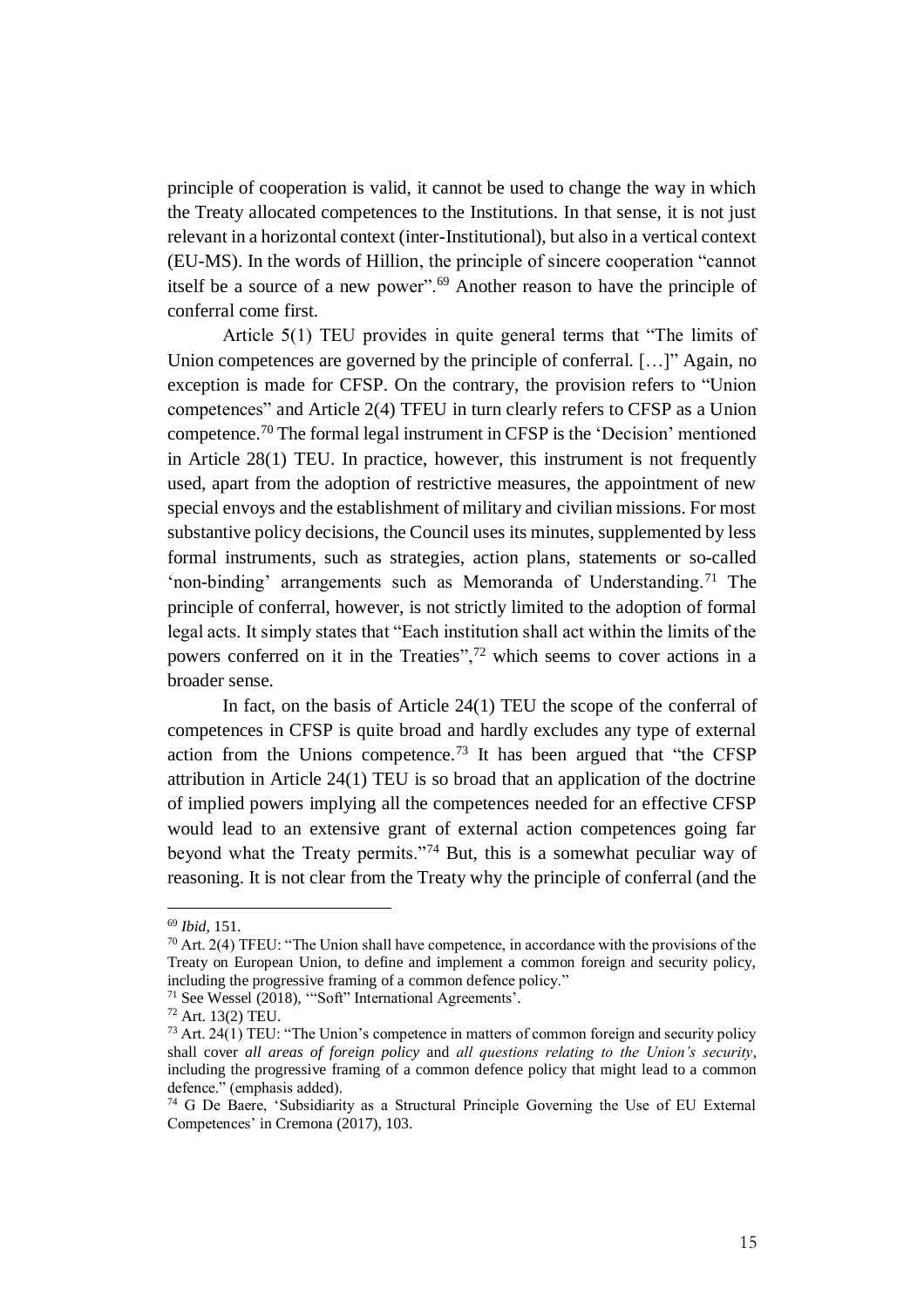inherent or case law extension to implied powers) would not be applicable to CFSP. It is also not clear why the Treaty would not permit this, indeed, given the wide scope of CFSP in the Treaty. It is simply a fact that very far-reaching competences have been attributed to the Union in this area, but also that this is mitigated by the 'special rules and procedures' in CFSP, which make it more difficult for the EU to make use of these competences.

Article 5(1) TEU continues by stating that "The use of Union competences is governed by the principles of subsidiarity and proportionality." Again, we see a general reference to 'Union competences', which as we have seen include those in the CFSP area.<sup>75</sup> Furthermore, the *principle of subsidiarity*<sup>76</sup> is applicable "in areas which do not fall within [the Union's] exclusive competence", $^{77}$  which is clearly the case for CFSP.<sup>78</sup> This is not contradicted by Protocol No 2 on the Application of the Principles of Subsidiarity and Proportionality, to which Article 5, paras. 3 and 4 TEU refer. Despite the focus of this Protocol on 'legislative acts', Article 1 requires that "Each institution shall ensure *constant respect* for the principles of subsidiarity and proportionality, as laid down in Article 5 of the Treaty on European Union.":<sup>79</sup> and as we have seen, Article 5 TEU refers to the principle of subsidiarity in general terms. Nevertheless, it has rightfully been argued that it may be more difficult in relation to non-legislative measures (as is the case in CFSP) to notice infringements of the principle of subsidiarity.<sup>80</sup> After all, on the basis of Article 5 of Protocol No 2 any *legislative* act "should contain a detailed statement making it possible to appraise compliance with the principles of

<sup>75</sup> Yet see E. Chiti, 'Enforcement of and Compliance with Structural Principles' in Cremona (2017), 53: "While the principle of subsidiarity applies to the external aspects of the EU policies implementation through EU legislation in the same way as it applies to other legal acts, its application to international agreements and to certain policy fields, such as the CFSP, is far less obvious".

<sup>&</sup>lt;sup>76</sup> Art. 5(1) TEU: "Under the principle of subsidiarity, in areas which do not fall within its exclusive competence, the Union shall act only if and in so far as the objectives of the proposed action cannot be sufficiently achieved by the Member States, either at central level or at regional and local level, but can rather, by reason of the scale or effects of the proposed action, be better achieved at Union level." On the principle of subsidiarity see recently F Fabbrini, 'The Principle of Subsidiarity' in Schütze (2018).

 $77$  Art. 5(3) TEU. Despite the, perhaps ironic, fact that international agreements in the area of CFSP are always exclusively concluded by the Union and no mixed agreements can be found. See further G Van der Loo and RA Wessel, 'The Non-Ratification of Mixed Agreements: Legal Consequences and Options' (2017) *Common Market Law Review* 735.

<sup>78</sup> See also De Baere (2017), 107.

<sup>79</sup> Emphasis added.

<sup>80</sup> De Baere (2017), 100.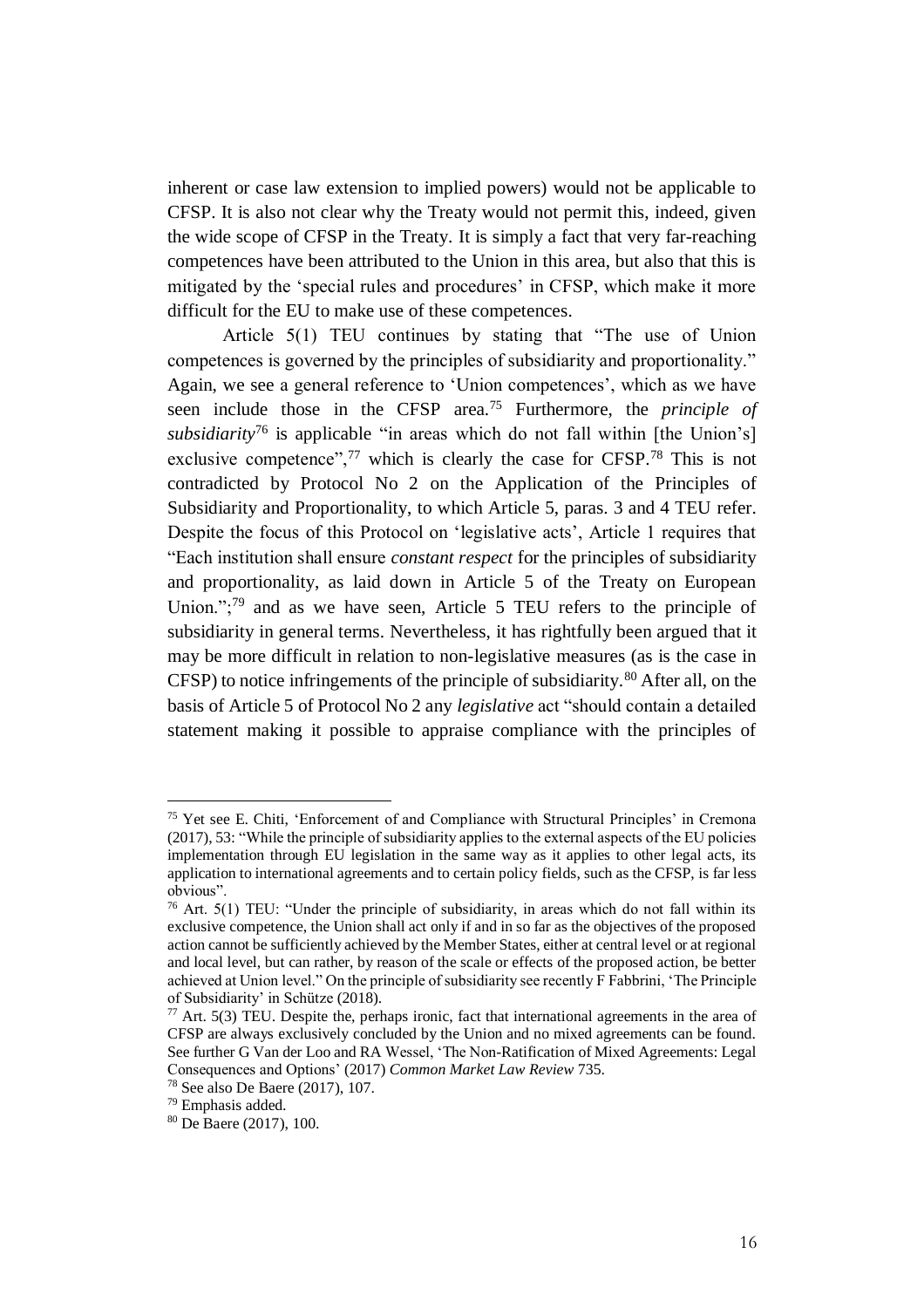subsidiarity and proportionality", and this requirement does not return in the case of CFSP Decisions or other CFSP instruments.

In a way, one could perhaps argue that subsidiarity is inherent to the decision-making process in CFSP (and therefore perhaps superfluous), as decisions can only be taken when everyone agrees that the EU level is more appropriate. The unanimity rule would thus guarantee subsidiarity.<sup>81</sup> In this line of reasoning, however, the question of the appropriate level of decision-taking seems to be confused with the decision-making procedures in the Council.<sup>82</sup> An awareness of the subsidiarity requirement is needed in a CFSP context as well as anywhere else. After all, the moment decision-making on a certain issue is on the agenda of the Union institutions and decisions are taken, an EU competence is being used, the decision is binding on the Member States and there may be consequences for questions of international responsibility.<sup>83</sup>

As to the *principle of proportionality*, it was already established that this principle is also to be used 'Union-wide', given the general reference to "Union competences" in Article 5(1) TEU and the wording used in Article 1 of Protocol No 2. Article 5(4) TEU adds that this principle applies to "the content and form of Union action", which "shall not exceed what is necessary to achieve the objectives of the Treaties."<sup>84</sup> The references to 'Union action' and the 'objectives of the Treaties' are quite general and do not seem to exclude any policy area.<sup>85</sup> As noted above, however, the scope of the objectives in external

<sup>81</sup> Cf. De Baere (2017), 108: "subsidiarity is present in the entire CFSP decision-making process. Reading Article 25 to 29, it seems clear that the entire system is based on the principle that the EU only takes action in CFSP matters when that would represent a clear advantage over Member State action".

<sup>82</sup> Cf. also G De Búrca, 'Reappraising Subsidiarity's Significance after Amsterdam' (1999) *Harvard Jean Monnet Working Paper* 7/1999: "Of course the fact that the Member State levels of government remain in control does not mean that it is unnecessary to consider whether other levels of government – both above and beyond the Community/Union level as well as levels which are 'closer to the citizen' – should be involved in a given policy decision. This seems particularly evident in the context of the Common Foreign and Security Policy […], given circumstances in which EU may need to work within and alongside other international fora such as the WEU, NATO or the UN."

<sup>83</sup> See more extensively on the binding nature of CFSP Decisions: RA Wessel, 'Resisting Legal Facts: Are CFSP Norms as Soft as They Seem?' (2015) *European Foreign Affairs Review*, 123; as well as Case C-72/15, *PJSC Rosneft Oil Company v. Her Majesty's Treasury et. al.*, EU:C:2017:236. And, on questions of responsibility RA Wessel and L den Hertogh, 'EU Foreign, Security and Defence Policy: A Competence-Responsibility Gap?' in M Evans and P Koutrakos (eds), *International Responsibility: EU and International Perspectives* (Hart Publishing 2013).

<sup>&</sup>lt;sup>84</sup> See on the principle of proportionality T Tridimas, 'The Principle of Proportionality' in Schütze and Tridimas (2018).

<sup>&</sup>lt;sup>85</sup> Cf. Larik (2017), 181: "[t]hese duties are part of overarching provisions in the TEU, and therefore applicable to all of the Union's external policies"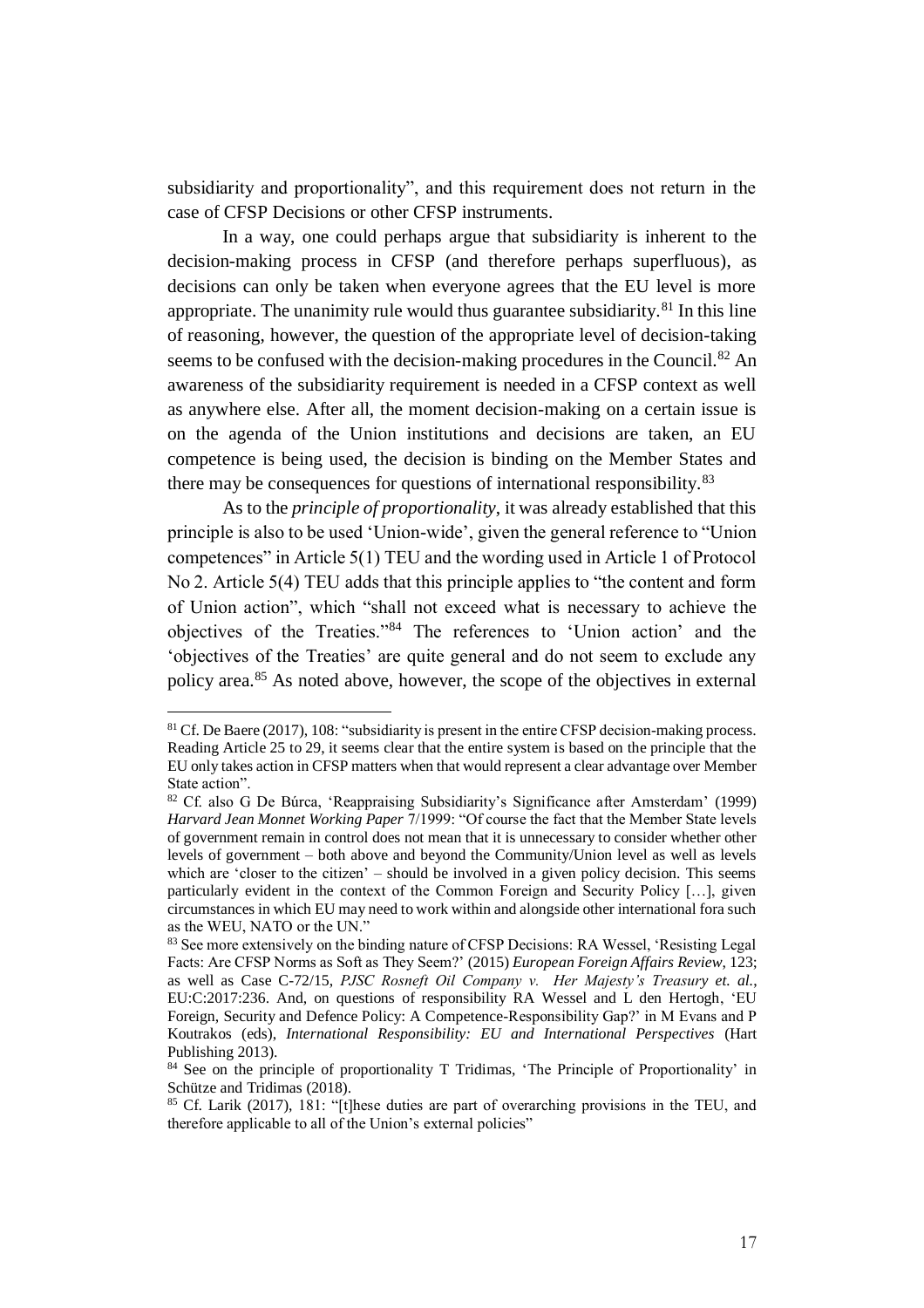relations – as laid down in Articles  $3(5)$  and  $21(3)$  TEU in particular – is very wide. The idea behind the principle of proportionality is not to go beyond what is needed to reach these objectives. With regard to foreign policy measures, however, it is almost impossible to attain objectives such as the preservation of peace or the integration of all countries into the world economy, let alone that it would be easy to use measures to go beyond these objectives. <sup>86</sup> This puts the practical use of the principle of proportionality in the CFSP context into perspective.

## **3. Substantive Principles**

While 'structural' principles are thus relevant in the CFSP context, the next question is whether and more 'substantive' principles are to guide any action taken under CFSP. Here we find two separate (but closely related) sets of principles: those laid down in international instruments (international law principles) and those that can be found in the EU Treaties themselves (EU law principles).

## *3.1 International Law Principles*

As we have seen, the general principles of EU law have not been defined by the Treaties. The question therefore is how to classify what we may perhaps term *'international law principles'* that aim to link EU law to international law. While one could argue that these principles are in fact largely procedural in nature (in the sense that they should be taken into account in EU policies), it is also clear that their main aim is to bring substantive content into the realm of EU law.<sup>87</sup> This is the reason to deal with them in this section.

It is interesting to note that the Treaty text itself starts with referring to international principles first, before addressing EU law principles;<sup>88</sup> already in Article 3(5) TEU "the principles of the United Nations Charter" are mentioned,

<sup>86</sup> Cf. Art. 21(2) TEU.

<sup>87</sup> See more in general M Andenas, M Fitzmaurice, A Tanzi and J Wouters (eds), *General Principles and the Coherence of International Law* (Brill Nijhoff 2019).

<sup>88</sup> Also, the Preamble to the TEU already mentions some substantive principles, albeit in a somewhat random fashion: "the principles of liberty, democracy and respect for human rights and fundamental freedoms and of the rule of law", "the principle of sustainable development", and "the principle of subsidiarity".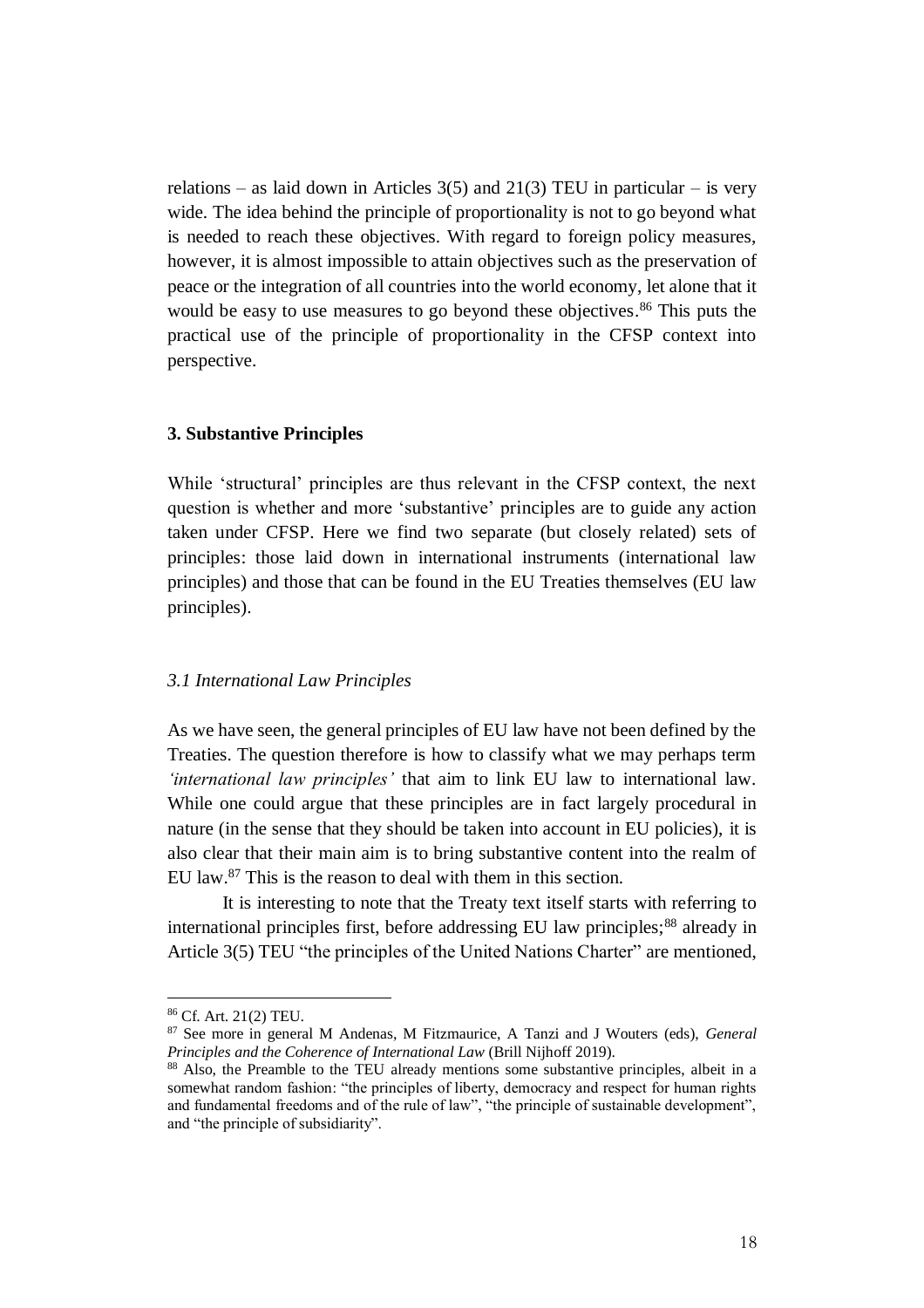in close relation to "the strict observance and the development of international law". As this reference is part of the provision on the Union's "relations with the wider world", the relevance for CFSP is obvious. At the same time, it is difficult to find CFSP output in which the UN principles are expressly mentioned.<sup>89</sup> Also in scholarly work, the impact of international law principles on CFSP (or on EU external relations in general) seems largely neglected.<sup>90</sup> Yet, the Treaty reference is not without meaning as Art. 3(5) TEU is phrased in quite mandatory terms: the Union "*shall* contribute to […] the development of international law", including the mentioned principles.<sup>91</sup> A similar reference can be found in relation to the Common Security and Defence Policy (CSDP), which is "an integral part of the common foreign and security policy," and which is also to be realised "in accordance with the principles of the United Nations Charter."92

It goes beyond the scope of this Chapter to analyse the extent to which the EU has been successful in living up to these obligations and if and how international principles have indeed guided the Union's external actions.<sup>93</sup> Given the Union's own intentions on the international plane – which generally do not seem contradictory to the UN Charter or international law more broadly – it is not to be expected that these references in the TEU will have a separate restraining effect on the Unions' external action under CFSP.<sup>94</sup> On the contrary perhaps, the international law principles may have positively influenced the global ambitions of the Union, as for instance laid down in the 2016 Global Strategy.<sup>95</sup>

<sup>89</sup> Nevertheless, more general references to the United Nations can be found in CFSP Decisions related to or implementing UN Decisions in relation to restrictive measures or other areas. Cf. Council Decision 2011/428/CFSP of 18 July 2011 in support of United Nations Office for Disarmament Affairs activities to implement the United Nations Programme of Actions to Prevent, Combat and Eradicate the Illicit Trade in Small Arms and Light Weapons in All Its Aspects, *OJ EU* L 188/37, 19.7.2011.

 $90 \text{ It}$  is, indeed, about time to update and expand my own 20 years old thinking on the relevance of international principles like good faith in the context of CFSP. See Wessel (1999)*,* Chapter 5.

<sup>&</sup>lt;sup>91</sup> Emphasis added.

<sup>92</sup> Art. 42(2) TEU.

<sup>&</sup>lt;sup>93</sup> See more extensively RA Wessel, 'Flipping the Question: The Reception of EU Law in the International Legal Order' (2016) *Oxford Yearbook of European Law*, 533; as well as the reference there to the many studies on 'the EU as a normative actor'.

<sup>&</sup>lt;sup>94</sup> One hypothetical situation may occur when, for instance, the mandate of EU military missions, would result in a violation of rules in the UN Charter.

<sup>95</sup> A Global Strategy for the European Union's Foreign and Security Policy, 2016

<sup>&</sup>lt;http://eeas.europa.eu/archives/docs/top\_stories/pdf/eugs\_review\_web.pdf>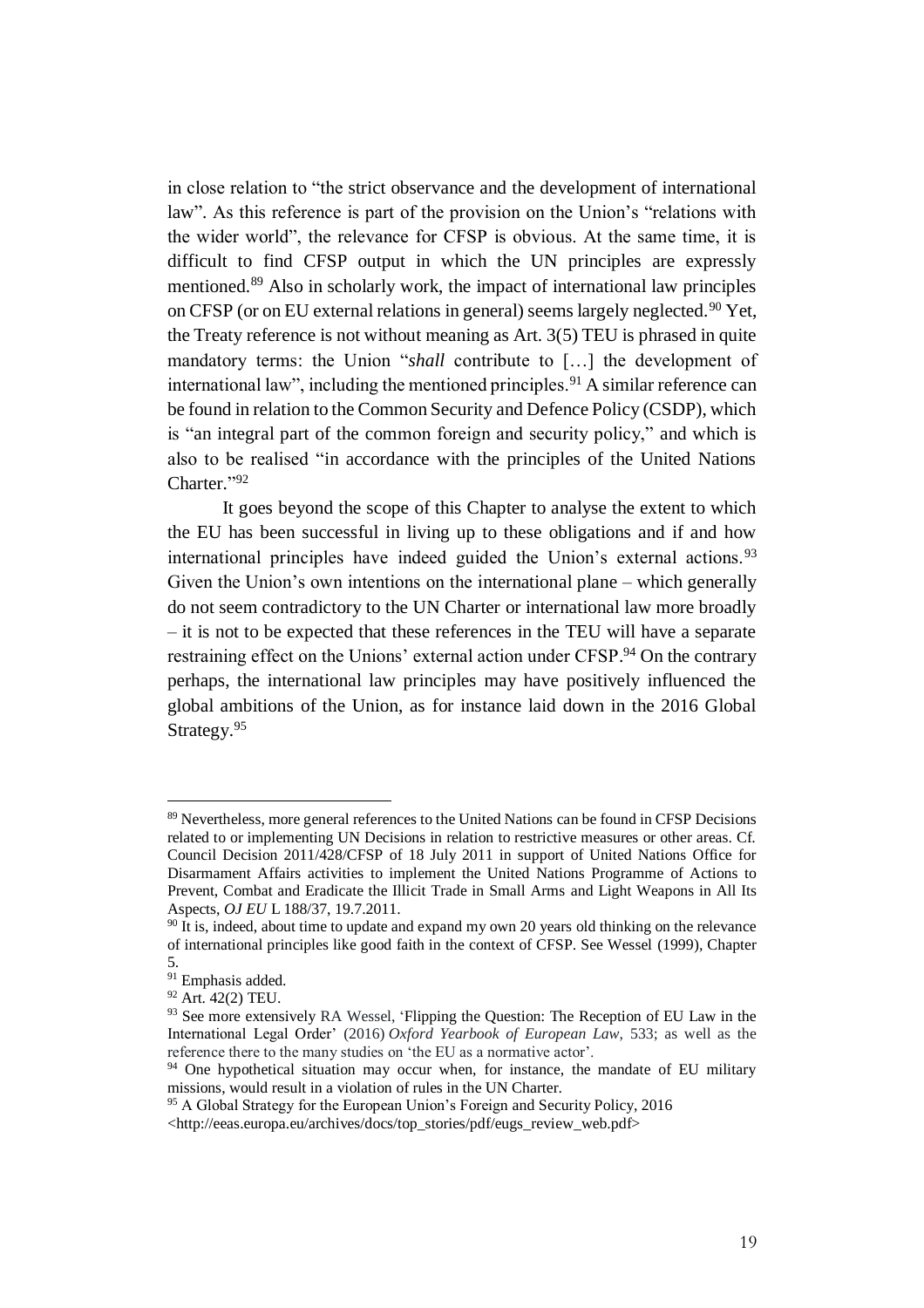Finally, it is worthwhile to note that also other international agreements than the UN Charter may contain principles that would or could be applicable to CFSP actions. These would be agreements the Union is a party to (or to which the Union considers itself to be bound) and would hence limit the options of the EU to decide or act.<sup>96</sup> A very concrete example can be found in Article  $6(3)$ TEU: "Fundamental rights, as guaranteed by the European Convention for the Protection of Human Rights and Fundamental Freedoms and as they result from the constitutional traditions common to the Member States, *shall constitute general principles of the Union's law*."<sup>97</sup>

# *3.2 EU Law Principles*

Finally, a number of substantive *EU law principles* seem particularly relevant in the CFSP context. Article 21(1) TEU provides that: "The Union's action on the international scene shall be guided by the principles which have inspired its own creation, development and enlargement" and, as we have seen, mentions "democracy, the rule of law, the universality and indivisibility of human rights and fundamental freedoms, respect for human dignity, the principles of equality and solidarity, and respect for the principles of the United Nations Charter and international law." The least we can say on the basis of this provision, is that these principles should also guide the Union's choices in its foreign and security policy.<sup>98</sup>

It is interesting to note that the mentioned principles in this provision should guide 'the Union's *action* on the international scene'. Does this imply that they are just meant to relate to the framework of external action, and not to the substantive *content* of the principles?<sup>99</sup> So, would the principle merely work

<sup>&</sup>lt;sup>96</sup> Of the many publications on the effects of international law on the EU legal order, see for instance the special section on 'EU Law and Public International Law: Co-Implication, Embeddedness and Interdependency' (2016) edited by V Morena-Lax and P Gragl in *Yearbook of European Law*; as well as E Cannizzaro, P Palchetti and RA Wessel (eds), *International Law as Law of the European Union* (Martinus Nijhoff Publishers 2011).

<sup>&</sup>lt;sup>97</sup> Emphasis added.

<sup>98</sup> Cf. also P Van Elsuwege, 'The Duty of Sincere Cooperation and its Implications for Autonomous Member State Action in the Field of External Relations' in M. Varju (ed), *Between Compliance and Particularism: Member State Interests and European Union Law* (Springer 2018); as well as references by the Court to the applicability of the principle of the rules of law in a CFSP context: Case C-455/14 P, *H. v. Council*, EU:C:2016:569 (par. 41) and Case C-72/15, *Rosneft Oil Company* (para. 72).

<sup>&</sup>lt;sup>99</sup> As, for instance, argued by Vianello (2017). Having said that, this is a very interesting and extensive analysis of the function of the rule of law in external action.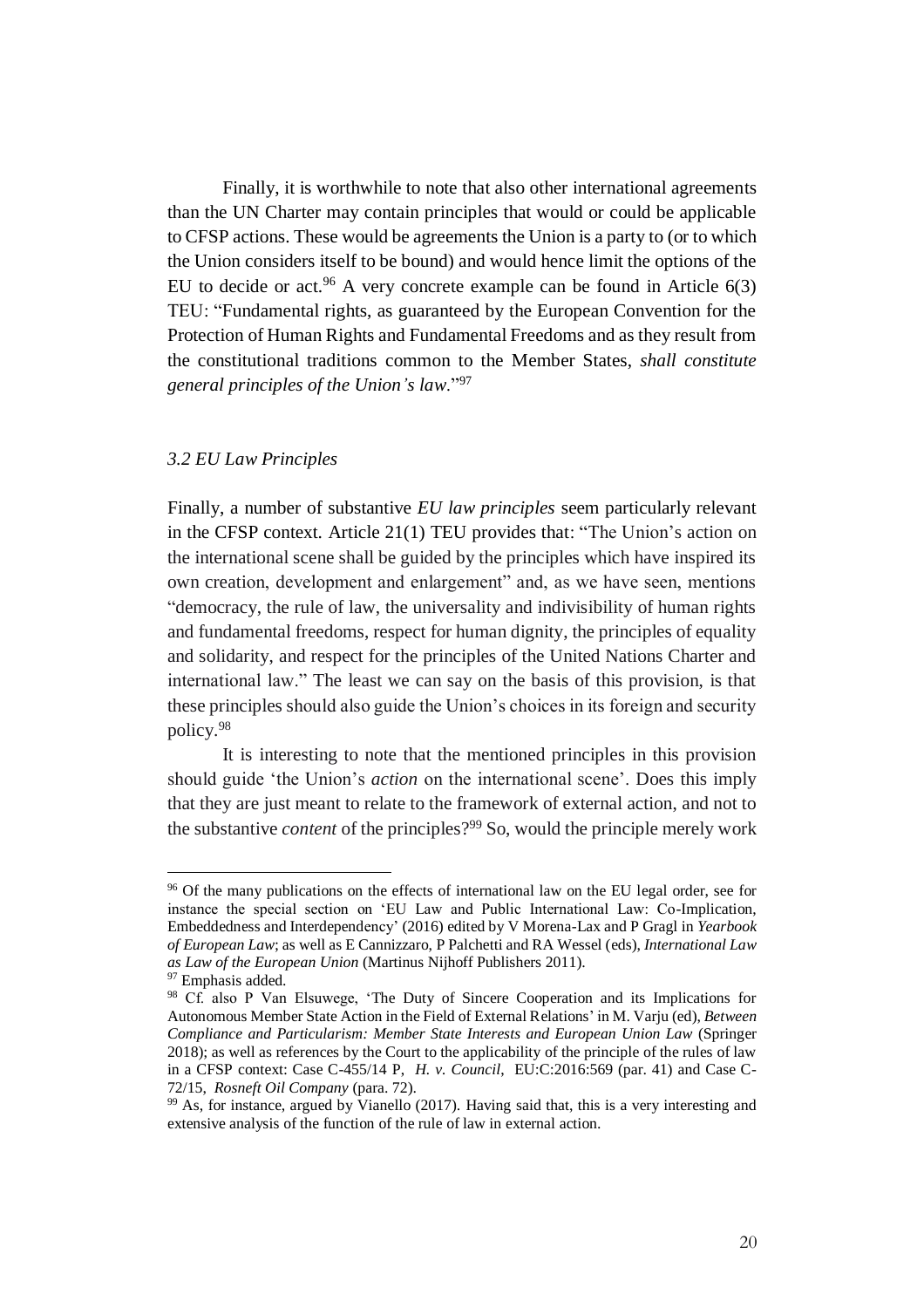in relation to the application of administrative functions and procedural rules in for instance (individual) sanctions cases? It is true that, for instance, the rule of law cannot have the same function externally as internally, simply because of the difference influence the Union has over persons in and outside the EU. At the same time, one could argue that, also in a substantive sense, the principles are meant to influence the content of EU's external policies and that policies which would clearly infringe on the mentioned principles would violate provisions such as Article 21 TEU (leaving aside the general phrasing of the principles and the difficulties to enforce them; see below).<sup>100</sup>

In some instances, principles have been spelled-out in more detail. Thus, for instance, Article 9 TEU states that: "In *all its activities*, the Union shall observe the principle of the equality of its citizens, who shall receive equal attention from its institutions, bodies, offices and agencies",<sup>101</sup> indeed hinting at a Union-wide application and including possible effects of CFSP decisions or actions on EU citizens. In other cases, principles are not called 'principles' in the EU treaties, despite these having the same effect. A clear example is formed by Article 11 TEU, which calls on the Institutions to "give citizens and representative associations the opportunity to make known and publicly exchange their views in all areas of Union action" and to "maintain an open, transparent and regular dialogue with representative associations and civil society." Indeed, this is often referred to as the principle of transparency, 102 which indeed is generally believed to apply to CFSP as well.<sup>103</sup> A general limitation, however, may be found in the fact that 'legislation' (or at least the

<sup>100</sup> Cf. Estrada Cañamares (2017), 260: "[…] regardless of whether the Union responds to an international security concern with a military operation, with CFSP restrictive measure, or with both, its action should show that it is an international actor that is strongly concerned with the protection of human rights."

<sup>101</sup> Emphasis added.

<sup>&</sup>lt;sup>102</sup> See for instance P Leino, 'The Principle of Transparency in EU External Relations Law: Does Diplomatic Secrecy Stand a Chance of Surviving the Age of Twitter?' in Cremona (2017). <sup>103</sup> Ibid. As well Chiti (2017), 55. Currently, the Preamble (para. 7) of Regulation 1049/2001/EC of the European Parliament and of the Council (OJ 2001 L 145/43) already makes it clear that the right of access also applies to documents related to the CFSP as Regulation 1949/2001 applies to "all documents held by an institution, that is to say, documents drawn up or received by it and in its possession, in all areas of activity of the European Union" (Article 2(3)). Council security rules for protection EU classified information also include documents held by the EEAS (Council Decision 2013/488/EU of 23 September 2013; [2013] OJ L274/1. Art. 11 of the EEAS Decision states that Regulation 1049/2001 is also applicable to the EEAS. In addition, Decision 2011/C 243/08 of the High Representative, OJ 2011 C 243/16, implements access to documents for the EEAS. The Decision provides that the right of access to EEAS documents will operate 'according to the principles, conditions and limits' laid down in Regulation 1049/2001. See also, Cremona (2018).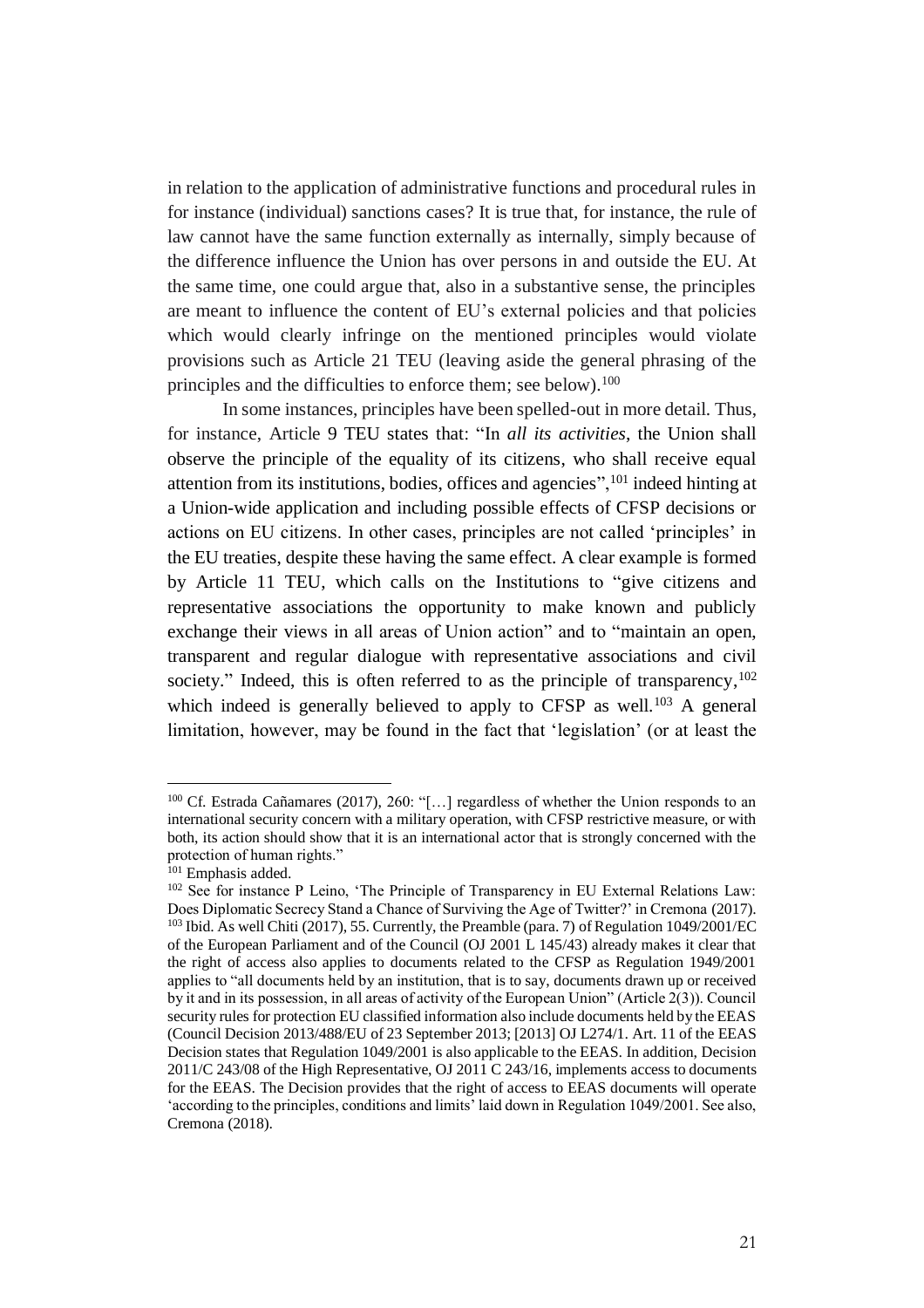'legislative procedure') is excluded in  $CFSP$ ,<sup>104</sup> which in turn limits the use of some aspects of this principle.<sup>105</sup> A related rule is the one on the protection of personal data as laid down in Article 16(1) TFEU. Cremona, rightfully found that, again, this notion is applicable to CFSP.<sup>106</sup>

#### **4. The Enforcement of General Principles in CFSP**

A final question concerns the enforcement of general principles in a CFSP context. For the more theoretical debate on whether and to what extent (general) principles are fit and meant to be enforced at all, we refer to the first chapter in this volume.<sup>107</sup>

Despite our general findings that the various EU principles are applicable in a CFSP context, equal application does not automatically lead to equal enforcement possibilities. While this is not the place to repeat the extensive analyses of the role of the Court in CFSP,<sup>108</sup> it is important to underline that despite a persistent view in legal doctrine, the CJEU has a clear role in relation to CFSP. In fact, what becomes clear on the basis of the (recent) cases, is that they primarily seem to be about an application of more general rules and principles to a CFSP context. Thus, one could say that the Court (merely) underlines a Union-wide application of, *inter alia*, principles on role

<sup>104</sup> Art. 31(1) TEU.

<sup>&</sup>lt;sup>105</sup> Cf. Art. 15(2) TFEU: "The European Parliament shall meet in public, as shall the Council when considering and voting on a draft legislative act.".

<sup>&</sup>lt;sup>106</sup> Cremona (2018). Cremona points to the fact that Article 16(2) establishes the legal basis for adopting rules on data protection, and that these rules are to operate 'without prejudice' to the specific rules for the CFSP/CSDP laid down according to the terms of Article 39 TEU a provision which, in turn, does not exempt the CFSP from data protection. See also Article 8, Charter of Fundamental Rights.

<sup>&</sup>lt;sup>107</sup> Cf. also Von Bogdandy (2010), 103: "The qualification as principle as such does not trigger specific legal consequences."

<sup>&</sup>lt;sup>108</sup> See, most notably Hillion (2014) and C Hillion, 'Decentralised Integration? Fundamental Rights Protection in the EU Common Foreign and Security Policy' (2016) *European Papers*  55; C Eckes, 'Common Foreign and Security Policy: The Consequences of the Court's Extended Jurisdiction' (2016) *European Law Journal* 492; G Butler, 'The Coming of Age of the Court's Jurisdiction in the Common Foreign and Security Policy' (2017) *European Constitutional Law Review* 673; M Cremona, 'Effective Judicial Review is of the Essence of the Rule of Law: Challenging Common Foreign and Security Policy Measures before the Court of Justice' (2017) *European Papers* 671; P Koutrakos, 'Judicial Review in the EU's Common Foreign And Security Policy' (2018) *International and Comparative Law Quarterly* 1; C Hillion and RA Wessel, 'The Good, the Bad and the Ugly: Three Levels of Judicial Control over the CFSP', in Blockmans and Koutrakos (2018); and J Heliskoski, 'Made in Luxembourg: the Fabrication of the Law on Jurisdiction of the Court of Justice of the European Union in the Field of the Common Foreign and Security Policy' (2018) 2 *Europe and the World: A Law Review*, 1.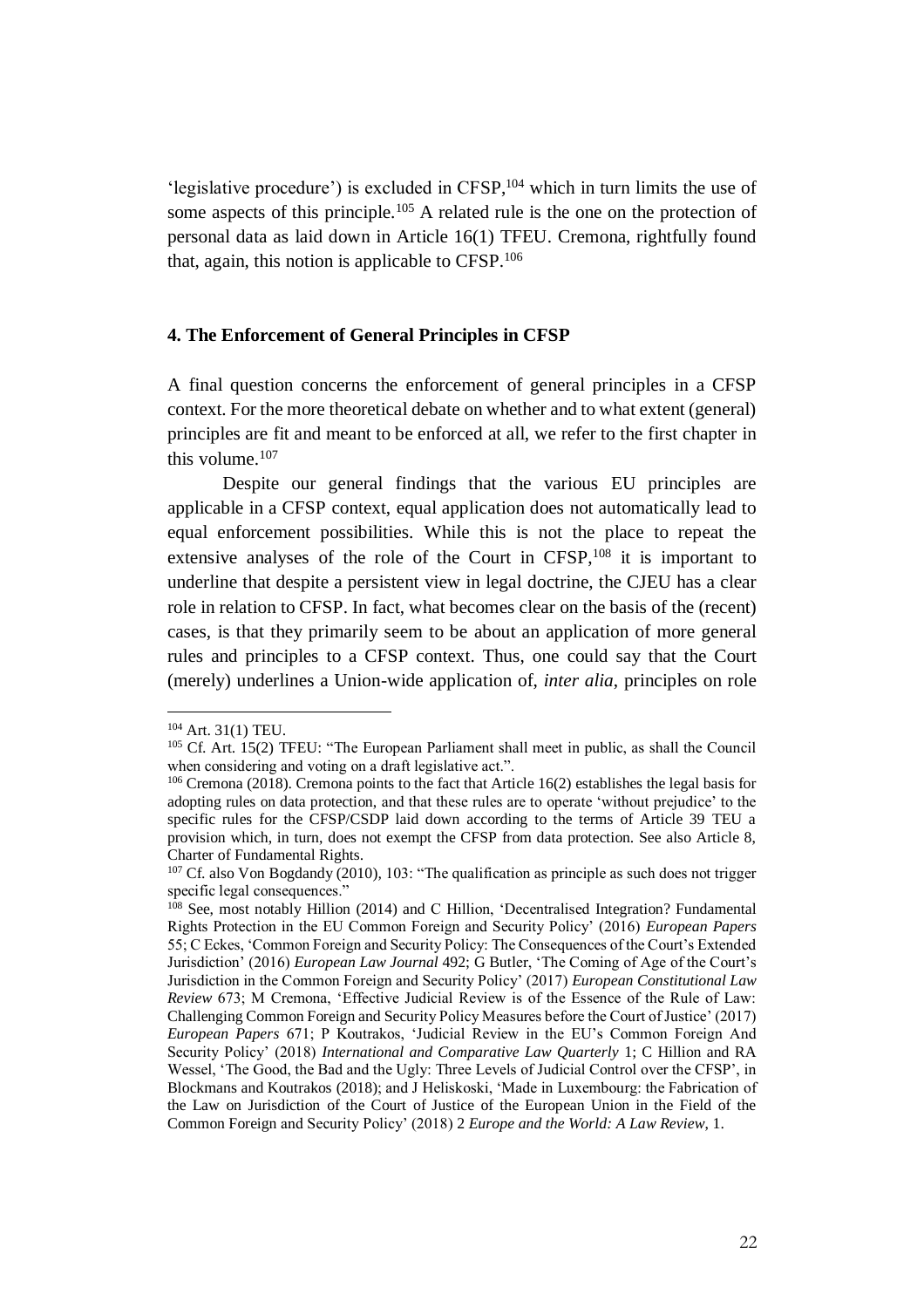of the European Parliament in the procedure to conclude international agreements,<sup>109</sup> legal protection by the different EU and/or national courts,  $110$ regulations for (seconded) staff to EU bodies and missions,<sup>111</sup> or of rules on public procurement.<sup>112</sup> The conclusion could therefore be that, EU principles (both structural and substantive) have been used as tools by the Court to extend its jurisdiction to the CFSP area to ensure, for instance, basic elements of the rule of law. At the same time, the still relatively limited role of the Court in CFSP<sup>113</sup> also limits the Court's possibilities as regards the enforcement of certain EU principles in that context. Thus, it remains difficult, for instance, to make sure that Member States live up to the principle of loyalty as described above.

However, monitoring and enforcement of principles in CFSP, is not only in the hands of the Court, but also a task of other Institutions.<sup>114</sup> Thus, in the light of the *Mauritius* and *Tanzania* cases, it has for instance been argued that "Article 4(3) and 24 TEU can […] be regarded as establishing a general mandate also for the Parliament to monitor that the Member States, acting through the Council or in their own name, indeed live up to the spirit of loyalty across all the EU's external policies […]".<sup>115</sup> And, more generally, indeed, "As enforcement mechanisms, both administrative control and judicial review may be used to directly enforce a structural principle [...]".<sup>116</sup>

<sup>109</sup> See also C-130/10 Parliament v. Council; Case C-658/11, European Parliament v. Council (*Mauritius Agreement*); and Case C-263/14, *Tanzania*.

<sup>110</sup> Case 72/15 *Rosneft*: "Since the purpose of the procedure that enables the Court to give preliminary rulings is to ensure that in the interpretation and application of the Treaties the law is observed, in accordance with the duty assigned to the Court under Article 19(1) TEU, it would be contrary to the objectives of that provision and to the principle of effective judicial protection to adopt a strict interpretation of the jurisdiction conferred on the Court by the second paragraph of Article 275 TFEU, to which reference is made by Article 24(1) TEU […]"

<sup>111</sup> Case C-455/14P, *H v Council*, ECLI:EU:C:2016:569. <sup>112</sup> Case C-439/13P *Elitaliana*, ECLI:EU:C:2015:753.

<sup>113</sup> Cf. Opinion 2/13: "certain acts adopted in the context of the CFSP fall outside the ambit of judicial review by the Court of Justice." See more extensively on the judicial gaps: Hillion and Wessel (2018).

<sup>114</sup> See in particular Art. 24(3) TEU: "The Council and the High Representative shall ensure compliance with these principles"; and Art. 26(2) "[…] The Council and the High Representative of the Union for Foreign Affairs and Security Policy shall ensure the unity, consistency and effectiveness of action by the Union".

<sup>115</sup> Larik (2017), 188.

<sup>116</sup> Chiti (2017), 52.